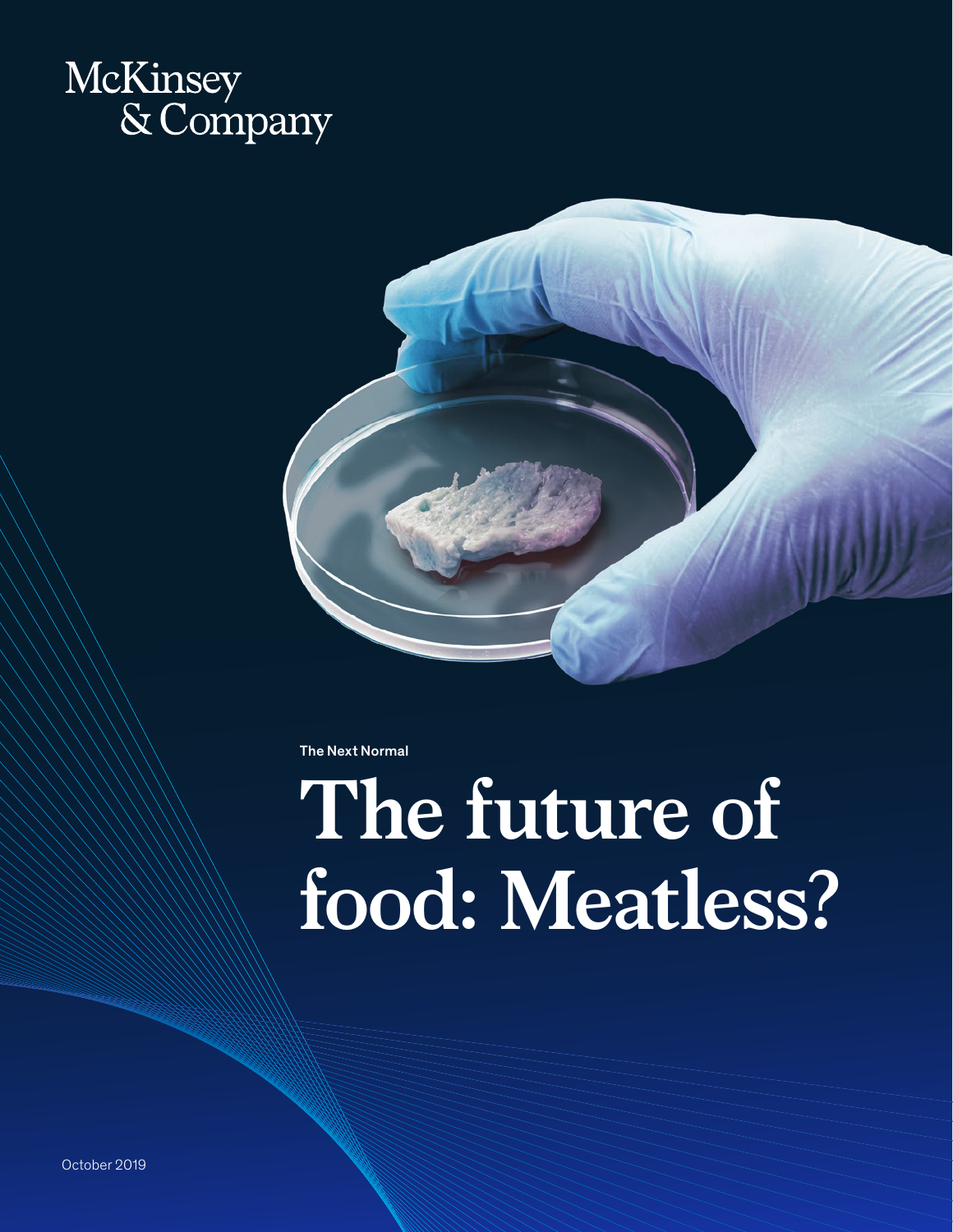Plant-based "meat" is all the rage. Companies big and small are investing in alternative proteins, expecting continued strong growth—but skeptics warn the novelty will soon wear off and demand will plateau. Who's right? In this edition, *The Next Normal* peers into the future of protein consumption.

#### In this issue

### **Alternative proteins and the future of meat** 2

Four McKinsey experts share what they see—and foresee—in the evolving meat and protein market.

### **Small plant, big protein** 4

Could a tiny aquatic vegetable become the primary source of protein for millions of people worldwide? An Israeli start-up believes so.

### **An incredible year for Impossible Foods** 8

CFO David Lee believes the company's continued success will depend heavily on its ability to create many more "craveable" products and to maintain its corporate culture.

## **Reviving the center aisle: An interview with Kellogg's chief**  13 **growth officer**

From Monica McGurk's perspective, innovation is alive and well in packaged food—and Kellogg's best days are still ahead.

## **'It's our job to evolve with consumers': Tyson Foods on**  17 **alternative protein**

Justin Whitmore is the head of alternative protein for one of the world's largest meat companies. In this interview, he shares his views on the future of food.

### 21 **Related reading**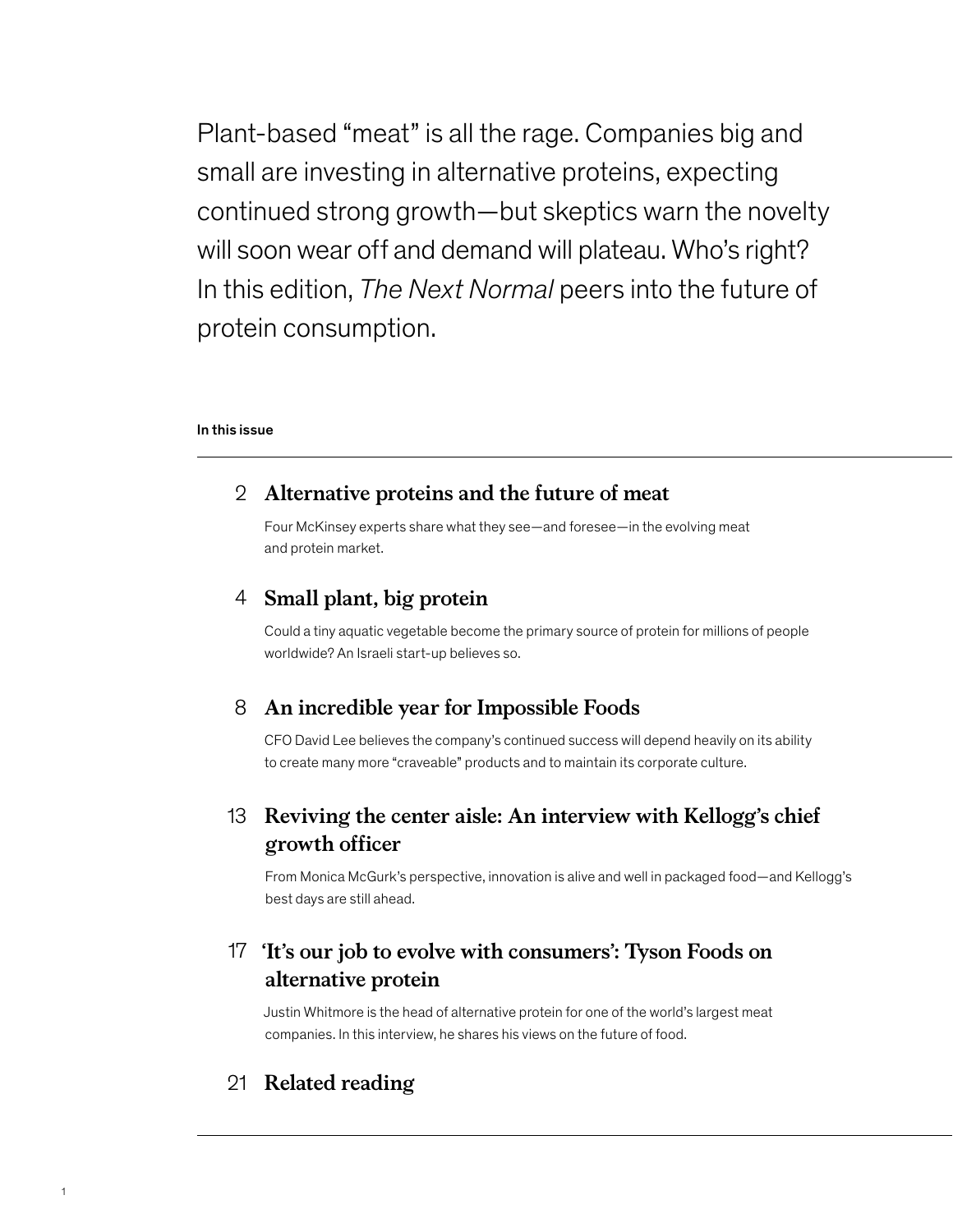*The Next Normal* | Video transcript

## **Alternative proteins and the future of meat**

Four McKinsey experts share what they see—and foresee in the evolving meat and protein market.

#### **What's driving consumer demand?**

Liane Ong: I think the motivations for why people are eating alternative proteins differ. If you think about the US, what you see as a primary driver is health. Environmental concerns, animal welfare, et cetera, are drivers that people list but are secondary concerns. If you go to the UK, that order of priorities—why people want to eat less meat and want to eat alternative proteins reverses. I think in Asia, there is much more of an acceptance, more broadly, of alternative proteins. For centuries, populations within Asia have been eating plant-based proteins, and so the drivers there are different.

**Tamara Charm:** Ninety-five percent of people we studied in a qualitative study said that health was one of the primary reasons—and over two-thirds said that it was *the* primary reason—that they were eating alt protein. I think another thing that was surprising is, when you look at what they're substituting for—and what they're eating less of—to eat more alt proteins, it's not red meat. It's not burgers: it's fast food or processed meats.

Liane Ong: They say, "I want to eat less meat, and I'm looking to move away from processed foods." In reality, the alternative proteins that are on the market today are processed foods. So, there is a disconnect between what consumers are saying they want and what they perceive to be true.

Tamara Charm: I think one of the things that alt protein is tapping into is this idea of "ecoindulgence": if there's some ecological benefit or there's some sustainability benefit, people will go ahead and indulge more happily.

#### **Will the market continue to grow?**

Joshua Katz: I think we've seen a history where people are willing to shift their diet dramatically. In the US, for example, 40 years ago, we ate 90 pounds of beef per person; now we eat 60. We used to eat something like 40 pounds of chicken, and now we eat 90. So, there is room for material changes in diet.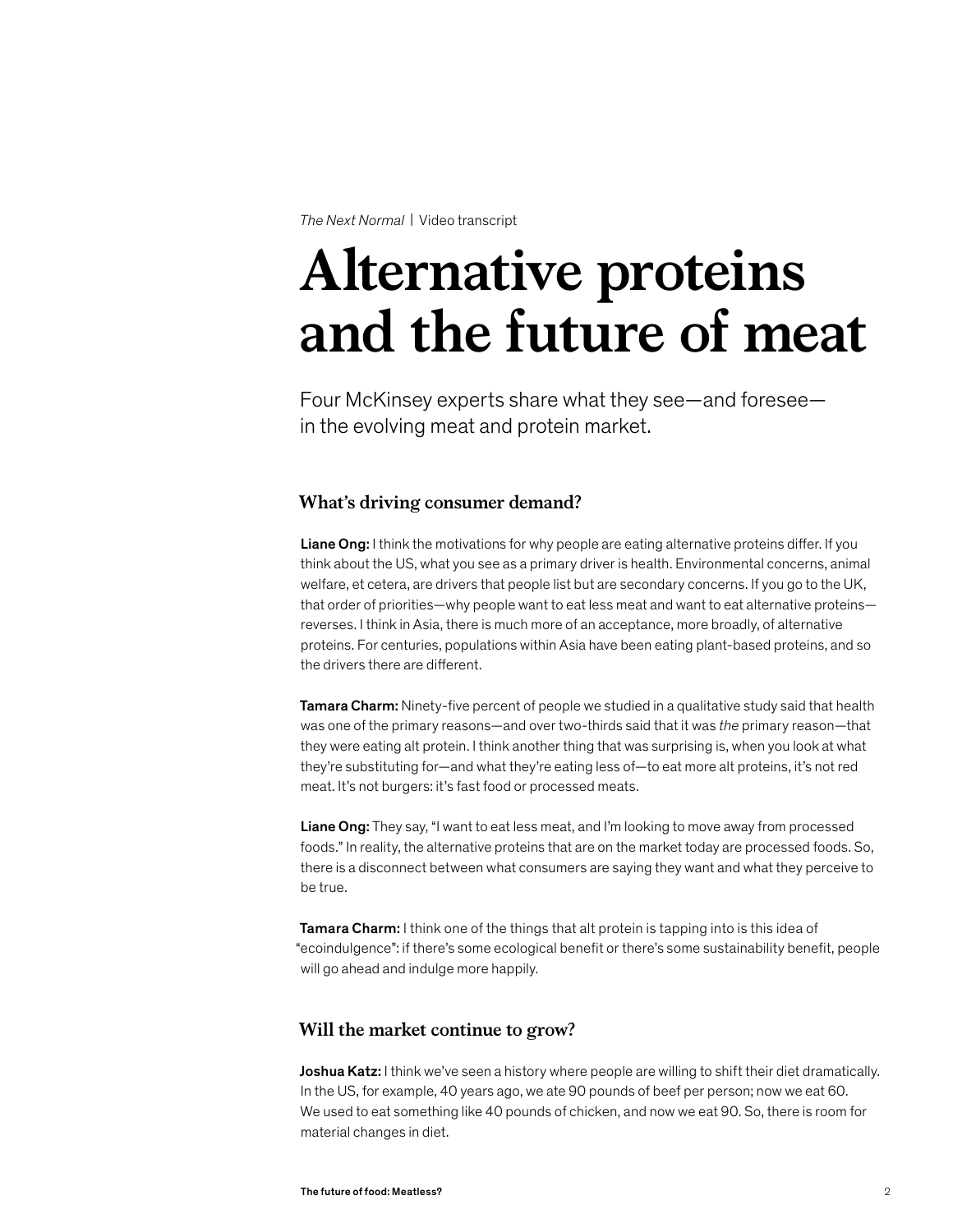Jordan Bar Am: I already see younger parents bringing this into their children's food repertoire earlier on. This will be a norm for a new generation of folks. I don't believe that traditional meat or animal protein goes away in the next ten years, but I do think this becomes a meaningful part of diets across markets: the US, Western Europe, and emerging markets as well.

Liane Ong: Consumption of alternative proteins will take more of a trajectory like what you've seen in alternative dairy or like what you've seen with organic meats, for example. It'll continue to be a niche segment. It'll be sizable. It'll be fast growing. But in reality, it will only be 10 to 15 percent of future total consumption.

Joshua Katz: I think this will be a material part of the food system. I think it's incredibly exciting. But I don't see a world where the hamburger is gone from your diet or the chicken strips don't go on your salad. I think these are all staples that will be part of our lives—maybe not our grandchildren's lives, but our lives. I think some of this stuff is here to stay—almost all of it.

#### **What should companies be paying attention to?**

Joshua Katz: I would think about consumer adoption, which you need to think about at a regional level because, again, this is food. Diets are different in different parts of the world. There are going to be some surprises about who picks up this stuff faster versus slower. Paying attention to where the unit economics are going to fall, or could fall, for each of these technologies will also be material because, candidly, that's going to drive adoption of what you can charge and how attractive it can be from a margin perspective.

Liane Ong: In my mind, there are bigger shocks beyond alternative protein that could happen to the protein industry that folks should be paying attention to. You've got African swine fever that's taken out almost half—predictions are, by the end of 2019, almost half—of the pork population in China. If that happens to be true, that's roughly a quarter of the world's pork supply.

#### **What's next in alternative proteins?**

Jordan Bar Am: My craziest prediction about protein consumption in 2030 is that in every fastfood and fast-casual outlet and fine-dining establishment, there will be multiple options on the menu for flexitarian and "lessitarian" consumers. It won't be just the one vegetarian option at the bottom of the menu segregated by itself. It will be as delicious as, and it will be competitive with, the other options on the menu.

Joshua Katz: Where I think this gets interesting is when we get to a point where we can make a steak that is indistinguishable from a traditional steak, or an alternative French cheese that is indistinguishable from the best Camembert in the world. I think that's a ways out, but it will be an interesting moment when we get there.

Jordan Bar Am is an associate partner in McKinsey's New Jersey office, Tamara Charm is a senior expert in the Boston office, Joshua Katz is a partner in the Stamford office, and Liane Ong is an associate partner in the Chicago office.

#### Watch this and other *The Next Normal* videos on McKinsey.com.

Designed by Global Editorial Services Copyright © 2019 McKinsey & Company. All rights reserved.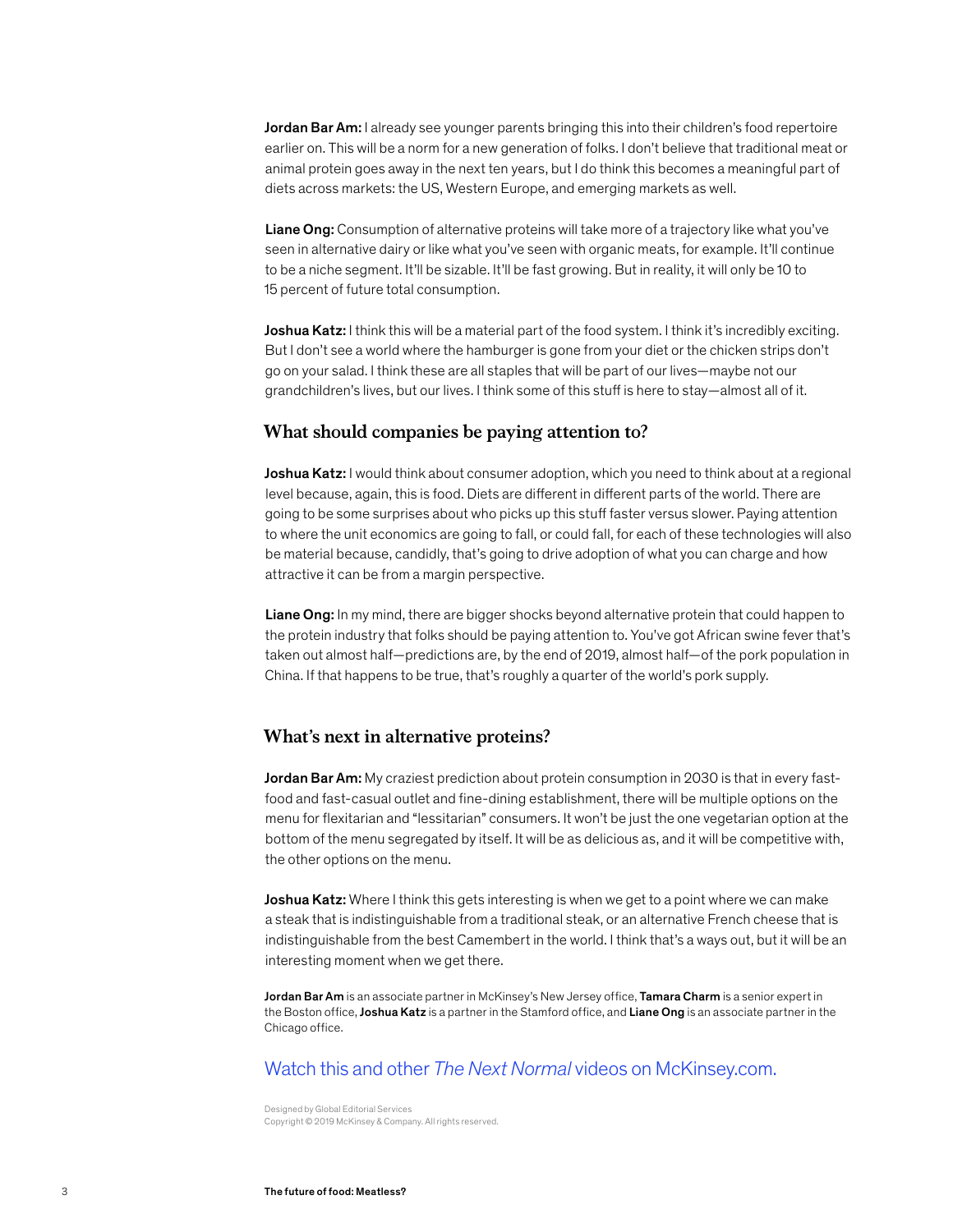October 2019 | Interview

## **Small plant, big protein**

Could a tiny aquatic vegetable become the primary source of protein for millions of people worldwide? An Israeli start-up believes so.



What if all food—even processed food—could be made protein rich and more nutritious just by adding one ingredient? Better yet, what if that ingredient could be grown year round using very little land, water, and energy?

That's the vision of Hinoman, an Israeli agritech start-up. And it's betting on a tiny, proteinpacked vegetable—a member of the duckweed family—to shape the future of global protein consumption. Hinoman has spent close to a decade cultivating this vegetable and developing methods to grow it in a scalable and sustainable way. The vegetable is called Mankai (see sidebar, "What is Mankai?").

In 2019, some cafeterias at Harvard University started serving Mankai smoothies and veggie burgers, with more Mankai-containing menu items rolling out later this year. Soon, Mankai will be available at dining establishments on the Massachusetts Institute of Technology campus as well. Hinoman is also preparing to launch its product at retail in Japan. One of its goals is to build Mankai into a well-known, widely available food brand by 2025.

Ron Salpeter, Hinoman's CEO and one of its three cofounders, recently spoke with McKinsey partner Michael Taksyak at Hinoman's headquarters near Tel Aviv. Salpeter shared his views on how consumers' eating habits are changing and what lies ahead in meat and protein consumption. An edited version of their conversation follows.

McKinsey: *Alternative proteins have been a hot topic in the food industry this year. How do you see the demand for alternative proteins unfolding in the next decade?*

Ron Salpeter: Alternative protein must be viewed within the broader context of two megatrends: conscious eating and the "plant forward" agenda. Young consumers—millennials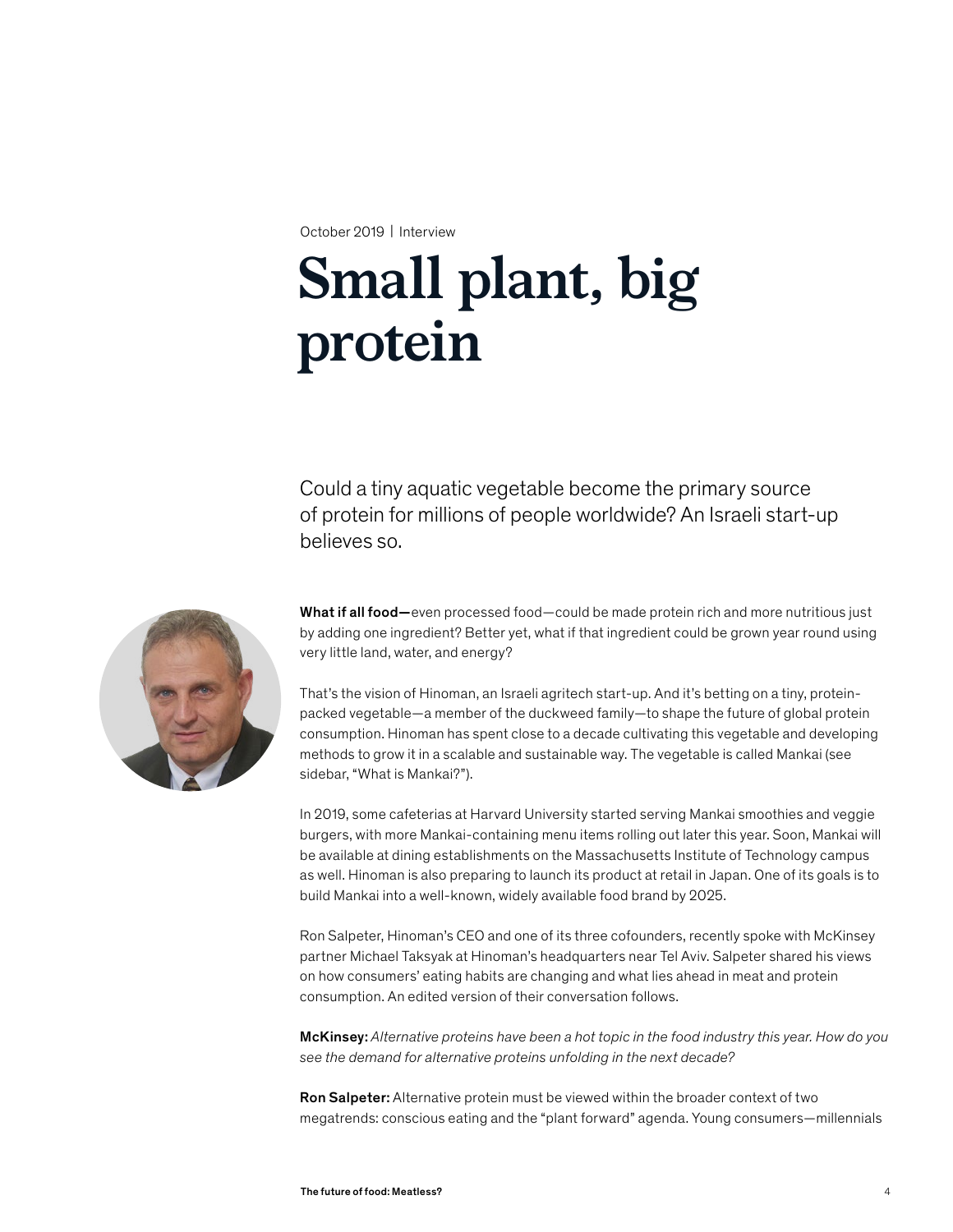and Gen Zers—are the predominant force shaping demand in everything, including food, and they are the ones driving these two megatrends. So, I believe these two trends are going to dominate the food industry in the next 20 or 30 years.

The first trend, conscious eating, means that consumers now think, "How does the food that I eat actually affect my body?" People are willing to spend time educating themselves about this. I have two daughters—one is 24 and the other is 20—and very rarely do they put anything into their bodies without first looking at the label. The younger generations want to know what is in their food. Consumers now also take into consideration how their food affects the planet. I don't subscribe to the idea that people will stop eating meat in the next 20 or 30 years, but I do think that as soon as 2030, eating meat will, to a large extent, become immoral; people will feel rather uncomfortable eating meat.

The other megatrend is the plant-forward agenda. This agenda, promoted by organizations like the Culinary Institute of America, is about making sure people are exposed more and more to fruits and vegetables because these foods provide elements that are lacking in processed foods. And there is growing evidence that procuring one's needs for protein or iron solely from meat sources is not enough.

Here's how I think these trends will translate in the food industry: more regulation in food labeling and food marketing. I think that, in the not-too-distant future, regulators will establish a scale for food labeling that will clearly indicate what we call the bioavailability of the food how much of what is in the food is really absorbed into the body—and the food's impact on the environment. So, food labeling will change. And the same goes for food advertising.

McKinsey: *The food industry has changed quite a bit, even in just the past few years. Has anything surprised you as the market has evolved?* 

Ron Salpeter: Social media has proven even more effective than I thought. It is very effective in creating a space for newcomers. I'm surprised at how fast it brought innovative food manufacturers, like Beyond Meat and Impossible Foods, to consumers' attention.

#### **What is Mankai?**



"Mankai is a proprietary strain of duckweed, the world's tiniest leaf vegetable. It has no roots; it floats on the water. Duckweed has been eaten for hundreds of years in Southeast Asia. Grandmothers in certain tribes, in certain villages, in Laos, Vietnam, and the north of Thailand used to pick it up from slow-moving water bodies in the winter season and use it in soups and salads as a source of protein.

The word 'Mankai' combines 'manna,' the heaven-sent food; 'chai,' which means 'alive' in Hebrew; and 'khai-nam,' which is the Thai name for duckweed. At Hinoman, we've built an entire ecosystem to enable uniform, sustainable production of this plant year round."

—Ron Salpeter, CEO, Hinoman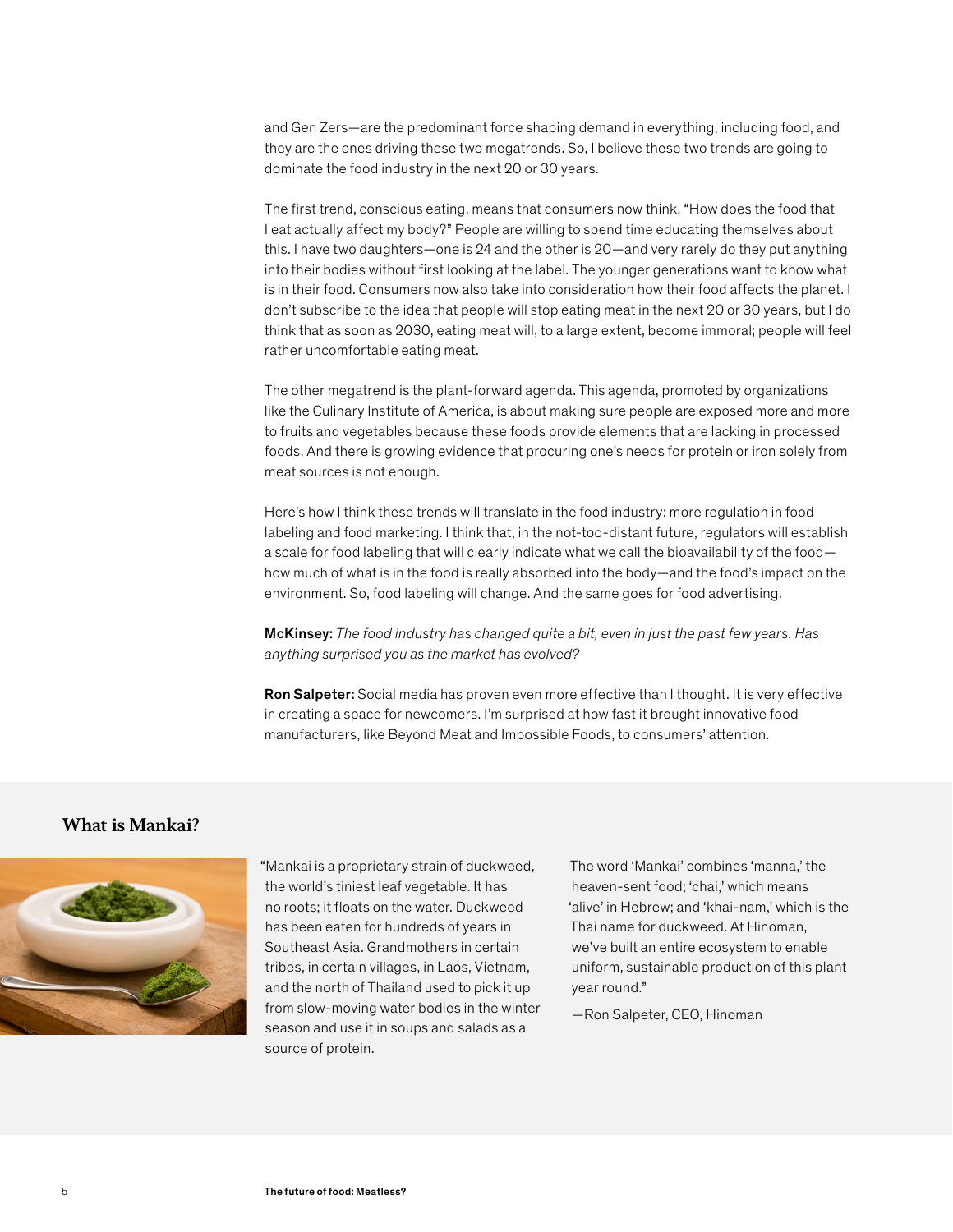## Ron Salpeter biography

#### *Vital statistics*

Born in 1961 in Jerusalem Has four children

#### *Education*

Holds a master's degree in law from Osaka University and a bachelor's degree in law from Tel Aviv University

#### *Career highlights*

Hinoman (2013—present) CEO

Taiyo Holdings (2001—11) Managing partner

Weksler Bregman (1995—2001) Head of international legal practice

#### *Fast facts*

Served as a pro bono board member at Shahal Telemedicine and at Shenkar College of Engineering, Design and Art

Speaks Hebrew, French, and Japanese

Another data point that surprised me is that, according to Innova, a market-research company, new food offerings with vegan-related claims have grown more than 45 percent annually over the past few years. That's tremendous growth in new products targeting a consumer group that even just five years ago was considered marginal by most large food companies.

McKinsey: *Are vegans the target customer for Mankai? Interestingly, the two alternativeprotein companies you just mentioned have grown so rapidly because they're targeting meat eaters, not vegans or vegetarians.* 

Ron Salpeter: Mankai is for everyone. We believe we can make the world a healthier place by embedding Mankai, an all-natural source of macro- and micronutrients, into the processed foods that consumers like to eat. We actually do not think of Mankai as an alternative protein; that term does not do justice to the virtue of this product. It's a superfood—a dietitian's dream.

By 2025, we want to build consumer awareness to the point that the emblem or the stamp of Mankai on a food product will become synonymous with quality and bioavailability. That means when consumers see the Mankai emblem on a food product, they'll know that the food they are buying is packed with protein, iron, vitamin B12, calcium, and other nutrients that won't just pass through and leave the body very quickly but will make a significant contribution to the overall health of the body.

McKinsey: *What do you think it will take for Hinoman to achieve that level of consumer awareness?*

Ron Salpeter: I've been told by many people, "Keep your messages simplistic. Consumers know nothing about protein or iron or vitamin B12; they know so little about what they eat."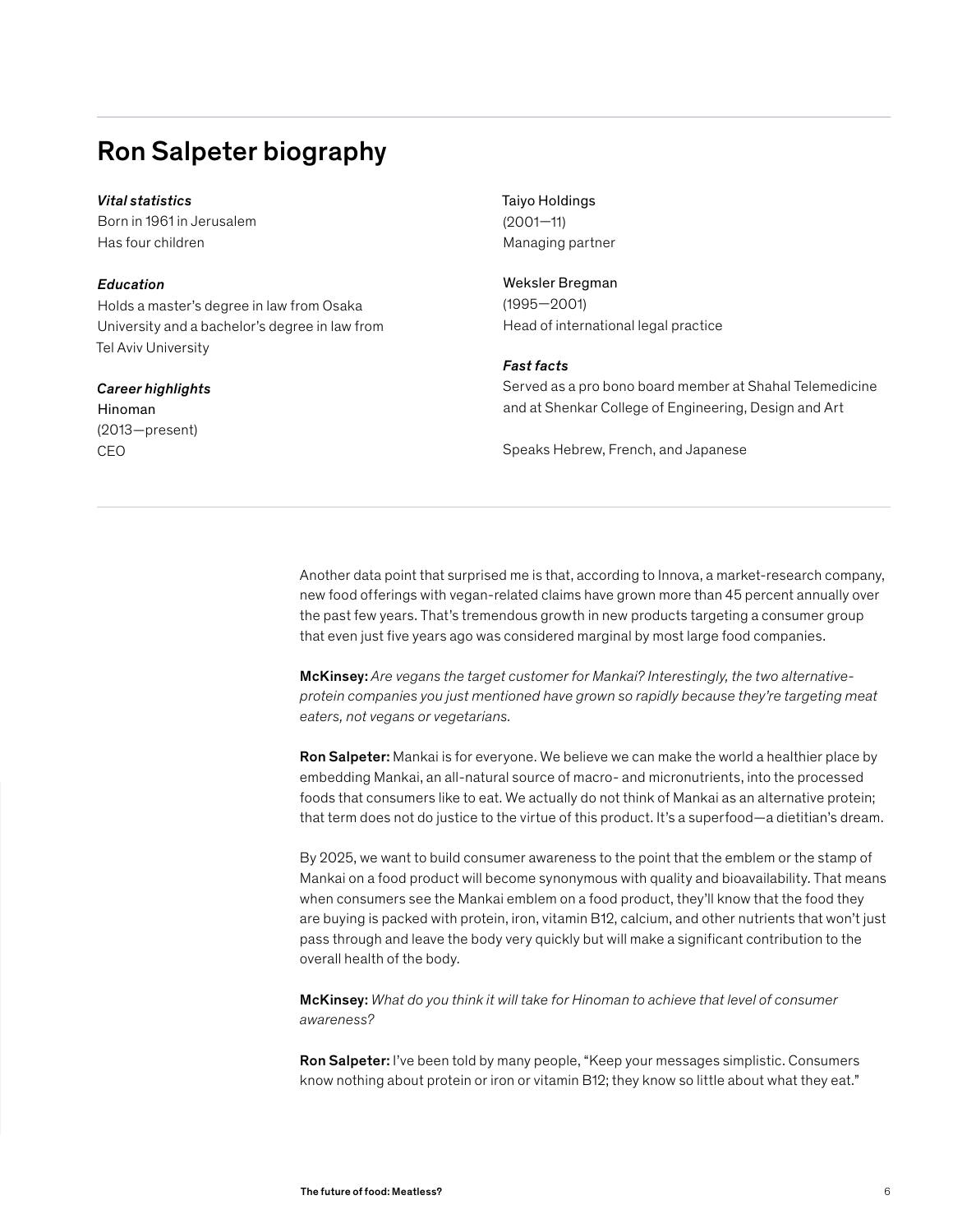**I think that, in the not-too-distant future, regulators will establish a scale for food labeling that will clearly indicate the food's bioavailability and impact on the environment.** 

People have been telling me that education will be a challenge, a barrier. But I'm finding that consumers are more savvy and more sophisticated than people tend to think—and they have a strong appetite to try new solutions.

The true challenge is scalability. In the food business, if you cannot offer your product in large quantities, you're a marginal—and probably soon-to-fade—phenomenon. Scaling up is a capital-intensive effort for us because it requires constructing aquatic precision-agriculture basins in greenhouses; that's our cultivation environment for Mankai. So, becoming more efficient in our production to improve our yields is our biggest challenge. That's where we will be concentrating our efforts in the years to come.

#### McKinsey: *What's your craziest prediction for food in 2030?*

Ron Salpeter: By 2030, it will be possible to achieve personalized nutrition. If people somewhere realize that there is a specific need—for example, a need for more iron to deal with anemia in a certain region—then we will be able, with just the touch of a screen, to create a non-GMO iron-accentuated crop right there. This will be just an initial step toward a far more ambitious endeavor: creating ingredients that match the unique physiological and metabolic needs of each individual. That's what I see as the future of food.

Michael Taksyak, a partner in McKinsey's Tel Aviv office, conducted this interview.

#### For more from Ron Salpeter, see the videos accompanying this article on McKinsey.com.

Designed by Global Editorial Services Copyright © 2019 McKinsey & Company. All rights reserved.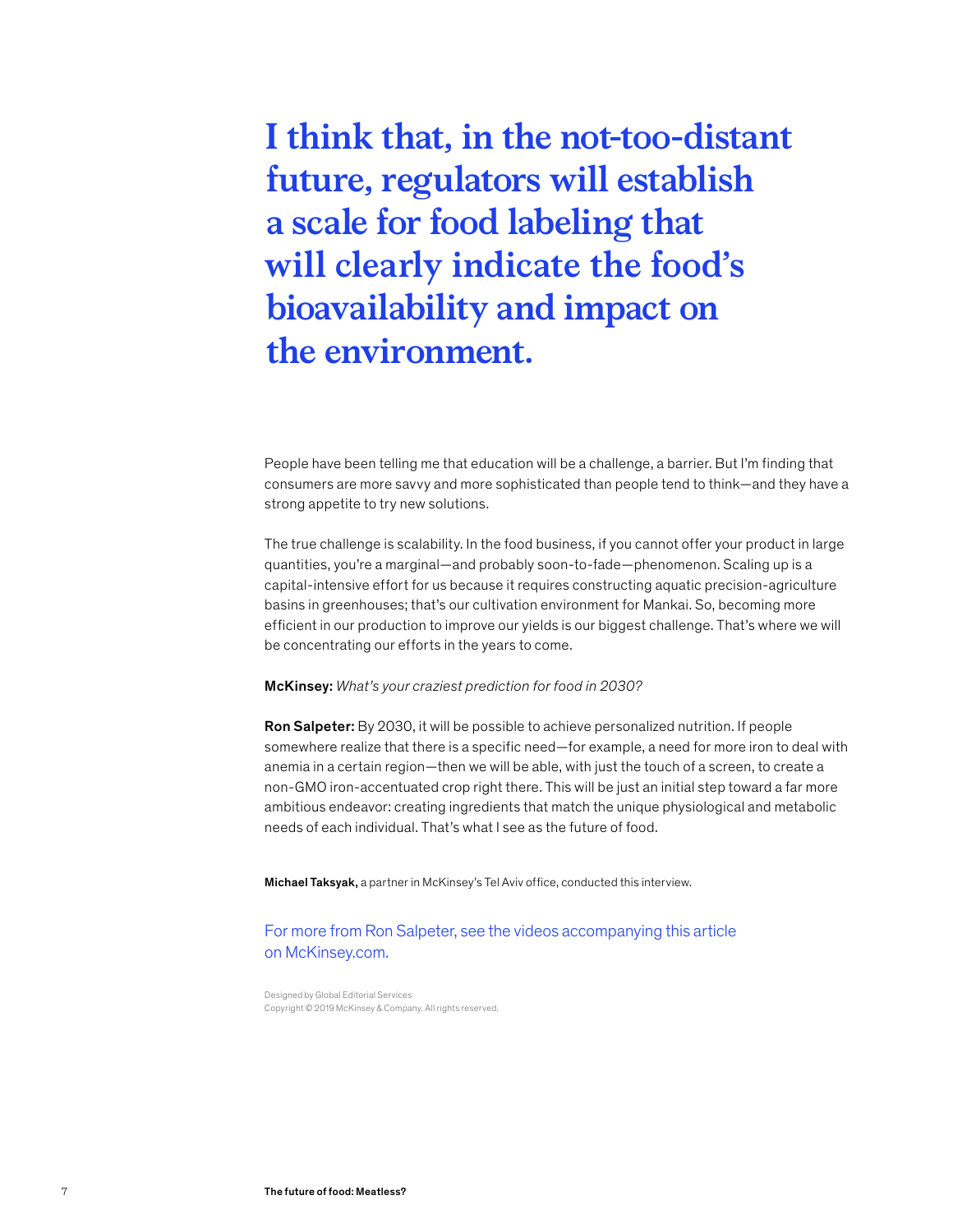#### August 2019 | Interview

## **An incredible year for Impossible Foods**

CFO David Lee believes the company's continued success will depend heavily on its ability to create many more "craveable" products and to maintain its corporate culture.



Like most of the 150-plus employees at the Silicon Valley headquarters of Impossible Foods, David Lee often partakes of the vegan breakfast and lunch served daily in one of the company's quirkily named meeting rooms ("Ketchup," "Narwhal," "Zeep"). But Lee isn't vegan. He is like the company's target customer—a self-described "hard-core meat eater." These days, though, the "meat" he eats is increasingly coming from plants, not animals. And he's signed on to the mission that his boss, Impossible Foods CEO Pat Brown, has set out: to have people stop eating animals and animal products by 2035.

It's a bold mission. Then again, the company is called Impossible Foods. And it's had a whirlwind year: as one of the two biggest brands of alternative proteins (its main rival, Beyond Meat, went public in May), it's been in the news almost nonstop since early 2019. Its launch of the Impossible 2.0 burger—which looks and cooks (and, to many people, tastes) almost exactly like ground beef—led to a stratospheric rise in consumer demand that even the company didn't anticipate. Massive out-of-stocks seemed to further stoke demand. Impossible ramped up production, hiring more people at its factory in Oakland, California, and partnering with large food manufacturer OSI Group. Just weeks ago, the Impossible Whopper became available at all Burger King restaurants nationwide; it will soon be sold in grocery stores.

Impossible Foods counts several celebrities among its fans, and some have even become investors. The company now employs close to 500 people and has been making new hires almost every week. In other words, it's no longer the risky start-up that Lee joined four years ago. During a recent conversation with McKinsey partner Joshua Katz, Lee shared his thoughts on what differentiates Impossible Foods from its competitors, how it makes decisions about marketing and pricing, and the challenges that come with being the CFO of a company experiencing tremendous growth.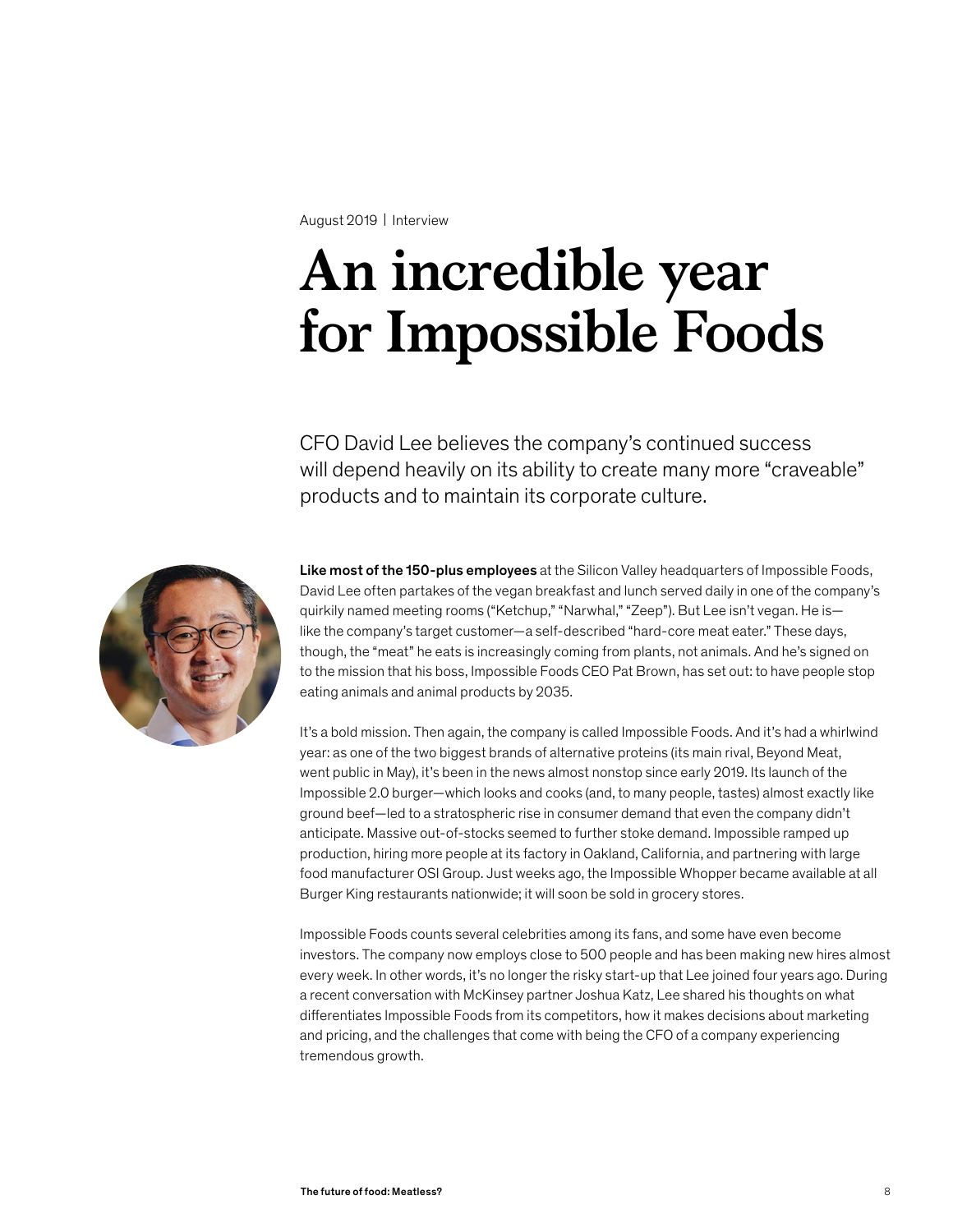McKinsey: *It feels like we've entered a new period of unprecedented demand and interest in plant-based proteins. What are the biggest factors driving this heightened demand?* 

David Lee: It's not so much the demand that's new. The meat eater has desperately wanted something better than meat but has been starved for it for the past several years. What's new is that there are companies like ours that now offer something "craveable" and delicious for meat eaters like me, without those compromises that we're in denial about—like the impact to our health or the impact on the environment.

Meat eaters are in love with meat. They're emotionally connected not just to the quality and the taste of the meat but also to the entire experience of meat eating. We believe that we can create that same craveability that feeds the meat-eater addiction—but without using animals. For us, the key has been this crazy molecule called heme, which is a building block of life in animals. We call it the magic molecule. We just happened to find it naturally occurring in a plant, and we believe it gives us an edge over a lot of the other competition.

McKinsey: *Do you think the demand for your products will come primarily from Western millennials? How do you see consumption patterns evolving either by customer segment or by geography?*

David Lee: In the US, the number-one demographic consumer of meat is the millennial. Many had thought that younger millennials don't spend a disproportionate amount of their money on food. But it's the opposite: they spend more on not only food but also on food experiences. The chef, the restaurant, and the mission all make more of a difference to millennials. They care about what food says about who they are and what they're doing for the environment. So, millennials are not only the biggest consumer base for us from a financial standpoint; they're also the most important strategic demographic, because they set food trends.

That said, meat and dairy are ubiquitous. In every demographic and every culture, people crave dairy and meat as part of their everyday life. And you can give the same ground beef to two different chefs—say, White Castle versus David Chang at Momofuku—and they will produce an entirely different experience. People ask, "How do you stay relevant for one market versus



A scientist at Impossible Food's Silicon Valley lab inspects the company's product, which is shipped to distributors and restaurants in the form of five-pound bricks.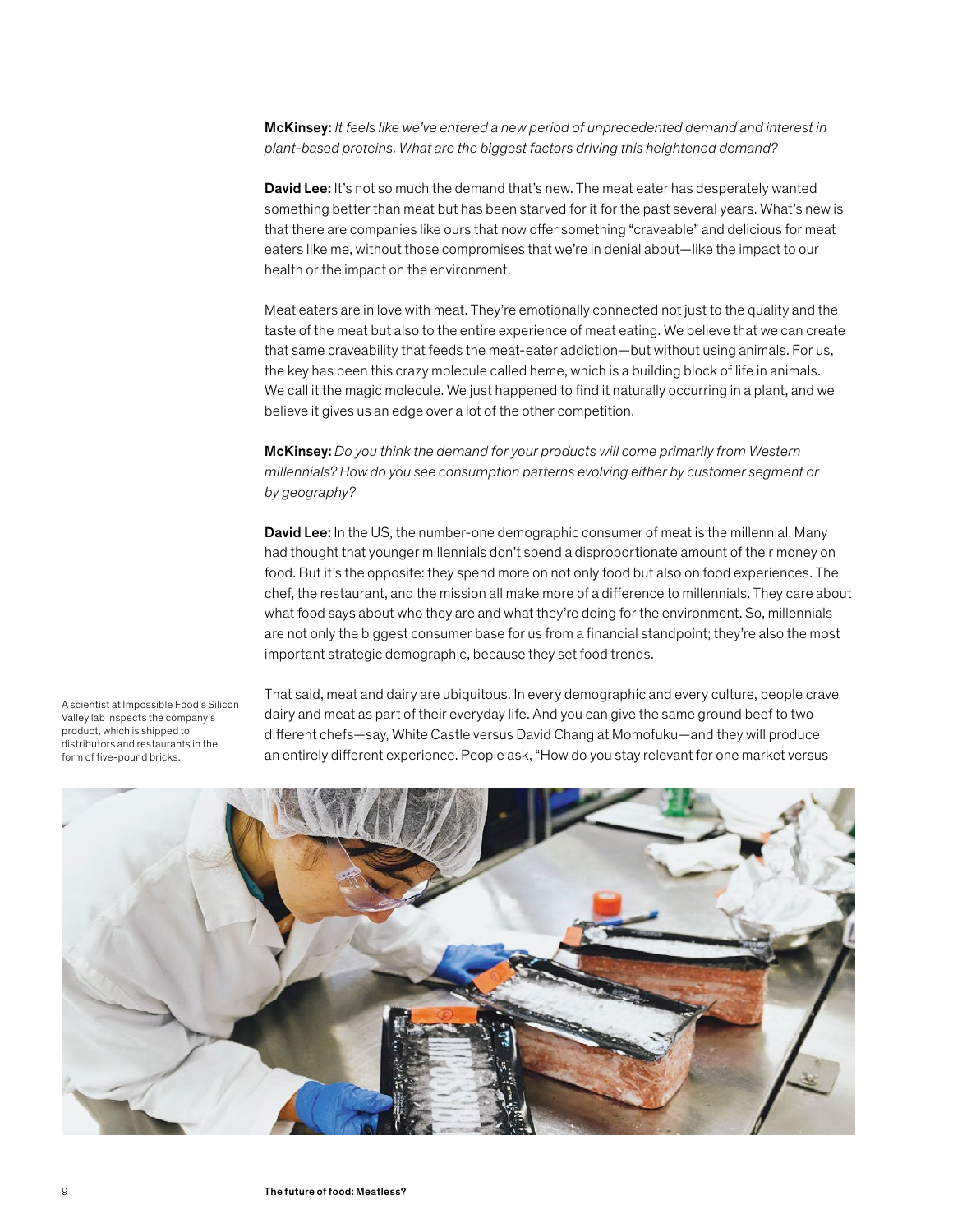another?" Well, how does beef stay relevant for one market or another? It's because it can be spiced differently. It can be "pattied" differently. It can be seared or long-simmered. It's a great bao. It's a great dumpling. The same is true of the Impossible burger, and we think that meat eaters everywhere will crave it. Since March 2019, our Asia business has more than tripled in Singapore and Hong Kong.

McKinsey: *You've also made some very savvy marketing choices to build the Impossible brand. Tell us about those.*

David Lee: We spend a lot of time thinking about creating followership in the market and doing it in a way that tends to break the playbook of the traditional food marketer. A lot of new food brands rush to retail. We instead pulled off a neat trick, which is to get the Impossible brand on every menu of every restaurant we're in, without paying for it.

And we leverage social media to build followership among millennials, who are not influenced by "push" media like radio and TV and print. They tend not to trust promotions that are obviously paid for. None of our celebrity endorsements are paid—they're all authentic. When Katy Perry [who is an Impossible investor] showed up at the Met Gala dressed as a burger and tagged us on Instagram, we didn't pay for that.

McKinsey: *Impossible has won many fans, but it also has detractors. One of the criticisms is that the Impossible burger isn't a healthful food. How do you see the health profile of your products evolving?*

David Lee: The Impossible burger was never designed to compete with the health benefits of, say, a piece of broccoli. It was designed to compete in the \$1.7 trillion global meat and dairy market in which meat eaters want to eat meat not just every week but at every meal. They want it as a part of their everyday life. So if people could have an Impossible burger as part of their everyday life, they're forgoing the cholesterol that they'd get from a cow, because the Impossible burger has no cholesterol. And it has 10 to 20 percent fewer calories.

McKinsey: *But it's more expensive than a beef burger, which might hinder some people from buying it. At Burger King, the Impossible Whopper is about \$1 more than a regular Whopper. As the CFO, how do you think about pricing?* 

**David Lee:** Pricing for us is a strategic choice. We use a fraction of the resources the incumbent industry does to make its products, so with that comes the ability to choose. Could we have a much higher profitability and offer a lower price in the market? Absolutely. But to achieve that, we need scale—we need to actually have the size of the business that the incumbent industry has. So, I go back and forth: I know that meat eaters are willing to pay a premium, but I also know that the more Impossible burgers we sell, we fundamentally reduce the cost structure of the business. So it's a strategic choice.

#### McKinsey: *Impossible 2.0 was a major breakthrough. What's next?*

**David Lee:** Anything the meat eater can imagine will eventually be launched by this company. We do 100 prototypes a week. We're working on technology that creates prototypes for plant-based pork. I've had a chicken noodle soup and a fish risotto that were both entirely plant based. We already have platforms under way to develop what we call a whole cut—a great piece of steak,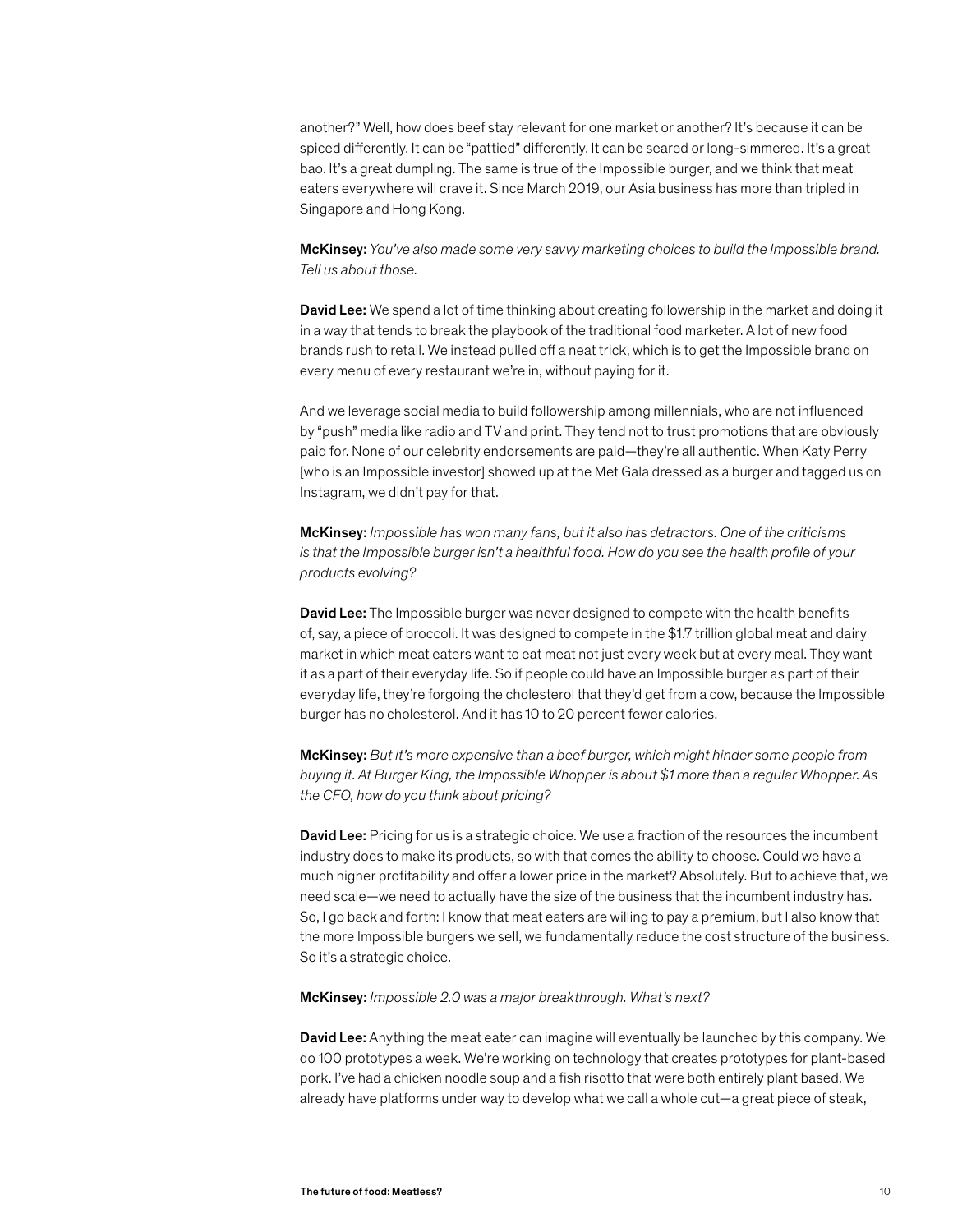## David Lee biography

*Vital statistics* Born in 1971, in Spokane, Washington Married, with 2 daughters

*Education* Holds an MBA from the University of Chicago and a bachelor's degree from Harvard College

*Career highlights* Impossible Foods CFO (2019)

COO and CFO (2015—19)

Zynga CFO (2014—15)

Best Buy Senior vice president (SVP) of corporate finance, treasury, M&A, and corporate strategy (2012—14)

#### Del Monte Foods

SVP consumer products; various leadership roles in finance and general management (2004—12)

PG&E Corporation

Director of strategic planning; principal of Pacific Venture Capital (PG&E's VC firm) (2001—04)

Enterprise Partners VC Senior associate (1999—2001)

McKinsey & Company Consultant (1998—99)

Leo Burnett Account supervisor (1994—98)

*Fast facts* Serves on the board of the Council of Korean Americans

Is a Fellow of the Network of Korean American Leaders (NetKAL)

a whole cut of chicken breast, a whole fish filet. We've been shy about offering specific time frames, but we're hard at work on all of those.

McKinsey: *The competition is not stagnant. How are you thinking about the competitive environment?*

David Lee: We welcome the competition. It's a rising tide. Meat is such a ubiquitous product that there will be many winners. And our bet is that meat eaters will pick the best product. We think that innovation will be the biggest catalyst to change the world—not regulation, not browbeating. We don't rely on any of that. We just rely on the better product.

At Impossible, some of our scientists previously worked on solving the problem of cancer—so they were not incrementalists but rather breakthrough scientists. Our approach has always been about breakthrough science. Our pace of innovation is much faster than a large food company. When I was running the consumer-products business at a large food company, we had hundreds of food scientists—but we were looking at how to make something 20 percent cheaper or 10 percent less salty. We weren't thinking about the fundamentals of what creates craveability. And that's been what distinguishes Impossible.

McKinsey: *You've been a CFO before. How do you think your job at Impossible is different from your prior roles or from those of other CFOs at consumer brands?*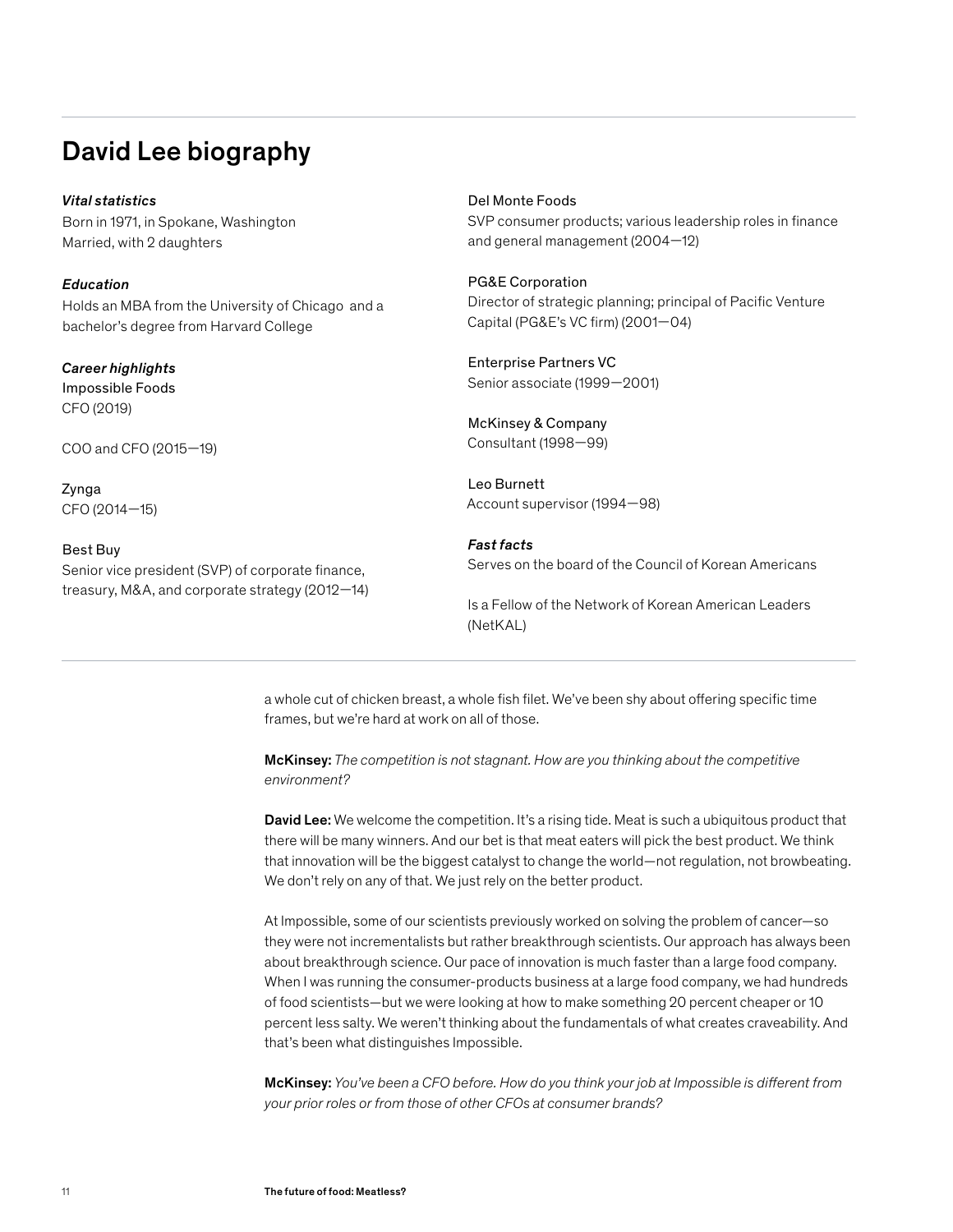David Lee: When a CFO has a team that is completely focused on a long-term mission, the choices about return on invested capital or picking a channel are so much easier, because the long-term mission—which is to become a sizable portion of this very large market—is at a level of profitability that serves the investor interest as well. So most of my job is to advise the team on how to create more market adoption. The unit economics are strong enough for that positive momentum to contribute to the bottom line. We obsess as much about gross profit as we do about market share, because gross profit is the financial fuel for us to invest in market expansion.

I think the best thing I ever did to prepare me for the CFO role was to start as a marketer, to spend time as a general manager, to own a P&L, to run a factory, to have to launch a business. Being a great CFO means you have to be able to provide great advice, and there's no way to do that unless you've walked in the shoes of your peers. By the way, I don't view being a CFO as a destination career. I think the CFO role can allow someone to go beyond just finance—to be a strategist or an operator. "Take a multifunctional view of the role" is probably the best advice I could offer someone who wants to be a CFO.

#### McKinsey: *What's the biggest thing you've learned at Impossible?*

**David Lee:** I've learned that culture matters more than strategy. When I started at Impossible Foods, we had a total of 100 people. We were pre-revenue; the company had no commercial viability yet. We didn't have a supply chain or a brand strategy or many of the commercial functions that we see today. Now we're pushing close to 500 employees; we are nationwide. When it comes to talent, our challenges now are less about attracting capable people and more about making sure that the talent we're seeing is truly mission-aligned—that they're here not because they want to be part of the next big IPO but because they want to make a difference.

Preserving the DNA of the company—this notion that we blast ahead and we break rules against a big mission—is sometimes difficult when you're onboarding so many people so quickly. So a big lesson for me is that culture is probably one of the biggest challenges in hypergrowth; it's an even bigger challenge than developing a go-to-market strategy or creating a winning brand.

This interview was conducted by Joshua Katz, a partner in McKinsey's Stamford office.

### For more on Impossible Foods, see the videos accompanying this article on McKinsey.com.

Designed by Global Editorial Services Copyright © 2019 McKinsey & Company. All rights reserved.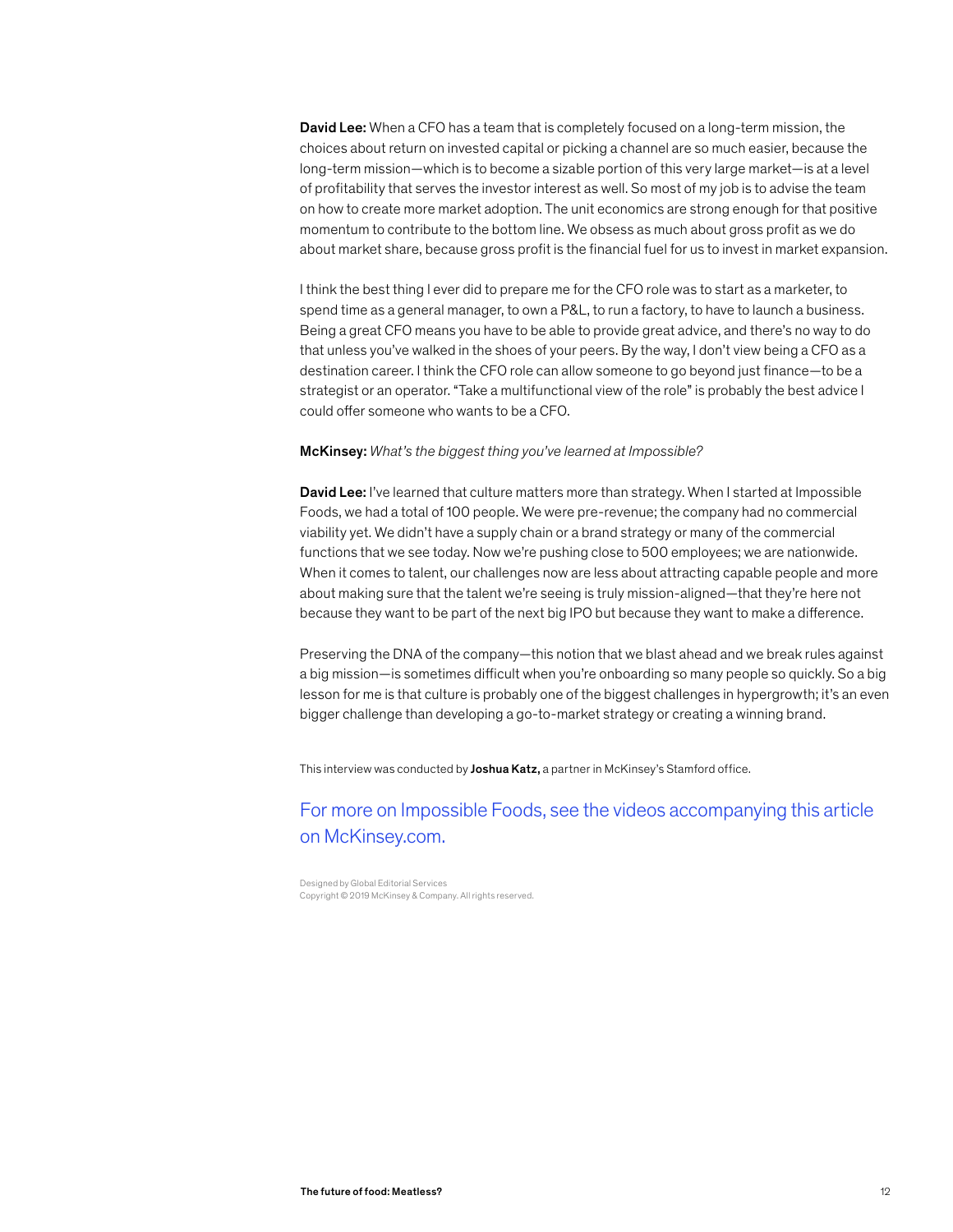February 2020 | Interview

## **Reviving the center aisle: An interview with Kellogg's chief growth officer**

From Monica McGurk's perspective, innovation is alive and well in packaged food—and Kellogg's best days are still ahead.

Since Monica McGurk took on the global role of chief growth officer (CGO) at Kellogg Company in early 2019, the food manufacturer has logged four consecutive quarters of organic sales growth. McGurk expects that pattern to continue—especially with this year's rollout of two new highly anticipated product lines: Incogmeato and Leaf Jerky. The launch of these two brands in retail stores marks Kellogg's entry into the booming market for plant-based meat alternatives.

McGurk recently spoke with McKinsey's Jordan Bar Am in Chicago about these new products and about innovation and growth more broadly. Edited excerpts of the conversation follow.

McKinsey: Many Americans associate Kellogg's with breakfast cereal—a category that's been stagnant in the US market for several years. From that standpoint, your job as CGO sounds like a tough one. How's it going?

Monica McGurk: Many people don't realize that cereal is no longer the largest part of Kellogg's portfolio, and the United States is no longer the main growth engine of the company. We're more of a snacking company. In fact, if you combine snacks with cereal consumed for snacking occasions, which are often in different packages and different forms, we're over 55 percent a snacking company. We've also got our plant-based-protein business, a frozen-food business, a noodle business, and a cookie business. So we're quite diversified. And our emerging-markets footprint has been driving—and will continue to drive—a lot of our growth. On top of that, there's still a lot of upside for cereal. Around the world, we're seeing sequential improvement in the performance of our cereal portfolio. I believe the best days of our company are yet ahead of us.

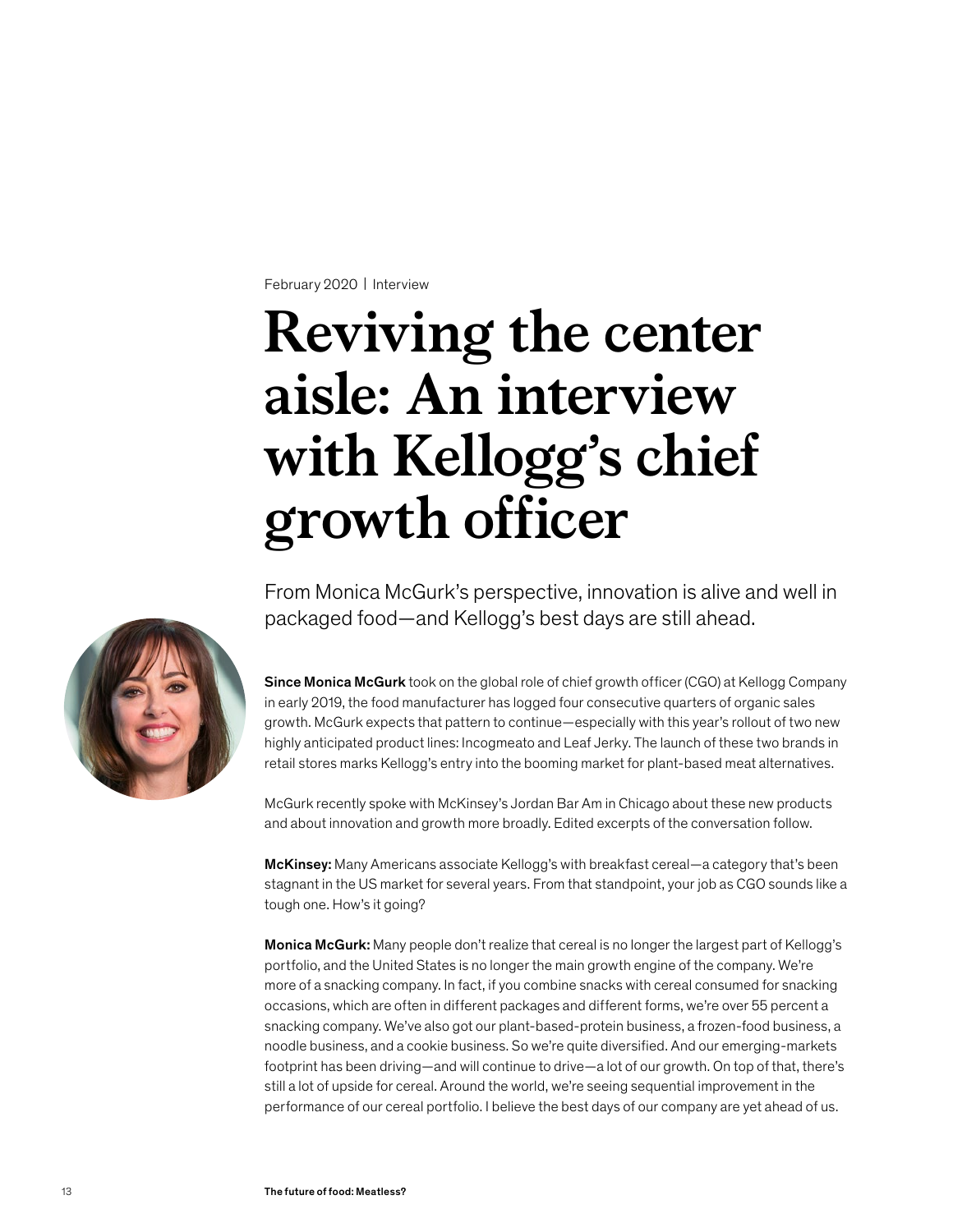McKinsey: Let's talk about one of the businesses you mentioned: plant-based protein. That market has taken off in the past year. How big will it get?

**Monica McGurk:** It's going to be big. To me, it doesn't really matter exactly how big, so long as we're prepared for that future. The demand will vary around the world, based on a number of factors: religious and cultural drivers, concerns about health, concerns about sustainability, government regulations, and so on. The key, whether we're on the retail or the manufacturing side of the equation, is to be prepared for all sorts of different paths and flexible in how we approach the market.

McKinsey: Big food manufacturers seem to be going after the opportunity organically, as opposed to acquiring start-ups. Is that because developing plant-based products is proving to be easier than initially thought?

Monica McGurk: It is perhaps proving to be a little bit easier technically than some people thought. Remember, though, that some of the solutions that are coming to market are blends that contain meat—not pure plant-based products—so that's a reflection of companies using what's already in their tool kits.

I think another reason that big manufacturers are throwing their hats in the ring is that the endto-end value chain—the supply chain—for this category is really important to get right. Designing and making the food is just the first part. You then need to get it through the supply chain so that it shows up on time, in full, in the retailer's case, looking great to the consumer—and that's hard to do at scale. One of the things that retailers have told us is that a lot of start-ups underestimated the difficulty of getting the supply chain right.

McKinsey: Speaking of retailers, how do you see the retail landscape evolving to accommodate the growing demand for plant-based protein?

**Monica McGurk:** What we've seen so far is retailers expanding the space they allocate to plantbased products, starting in the frozen case and now encroaching into the fresh-meat case. But retailers don't yet have a full category strategy that looks across every relevant temperature state: frozen, fresh meat, and ambient meat. Globally, one of the biggest categories of animalbased proteins is dried-meat snacks; we recently introduced Leaf Jerky, a plant-based jerky product. I think retailers still have a ways to go in thinking through the role of plant-based protein in shoppers' lifestyles.

McKinsey: What are your expectations for Incogmeato?

Monica McGurk: We've got really high aspirations for it. The kinds of metrics we'll be paying attention to are household penetration, trial, and repeat rates. What's also important to us—and we'll be watching this closely and continuously iterating to improve it—is how it stands head to head against competitors on a sensorial basis, not just at the moment of consumption but in every part of the experience. How does it look on the shelf? How does it smell and sizzle when consumers cook it at home? What aroma is left in the air after they're finished with their meal? Those, I think, will be the acid tests of whether consumers ultimately embrace the brand.

McKinsey: It seems like both Incogmeato and Leaf Jerky were developed relatively quickly. Is Kellogg innovating faster than it has in the past?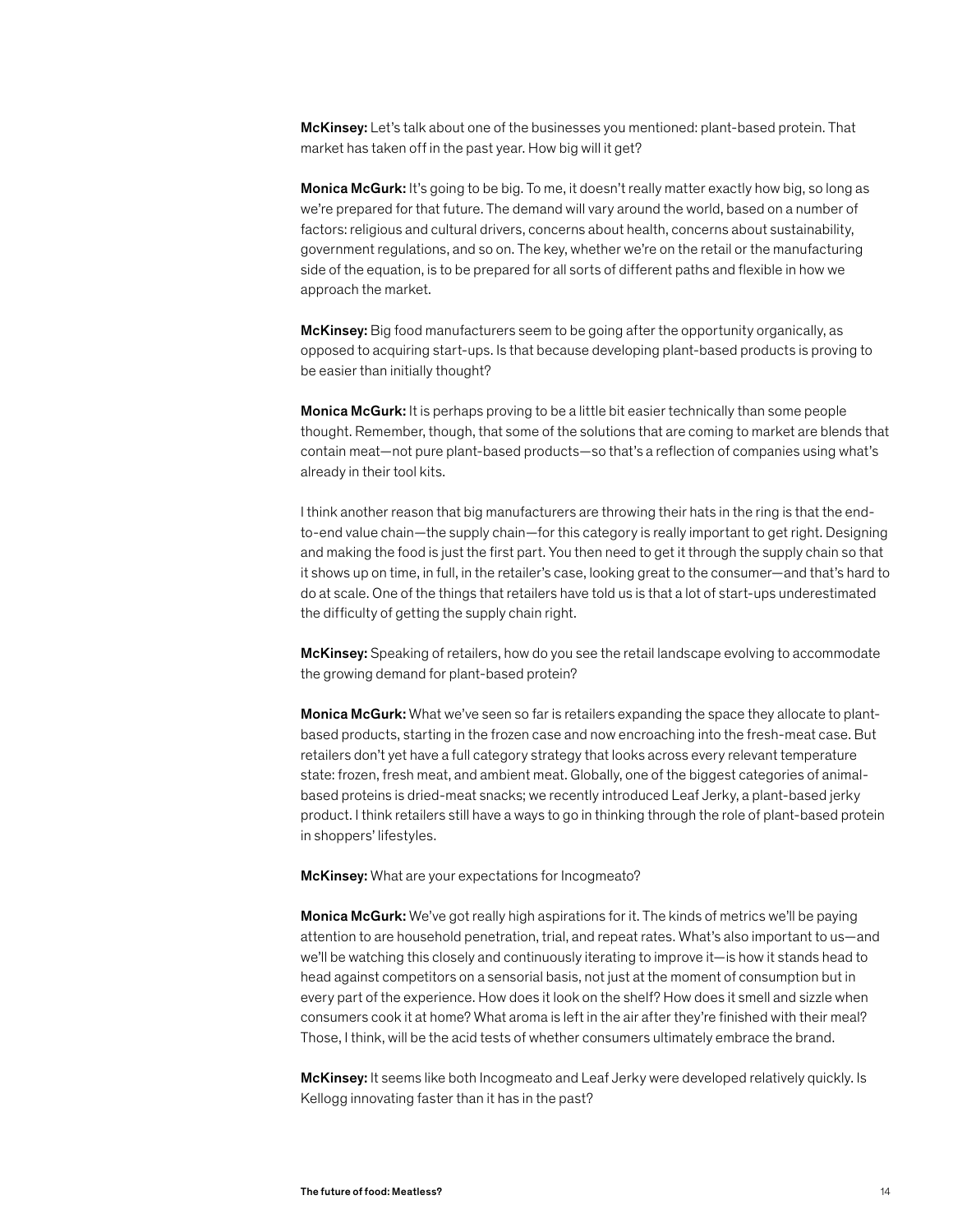## Monica McGurk biography

#### *Vital statistics*

Born in 1970 in Chisago Lakes, Minnesota

Married, with 3 children

#### *Education*

Holds master's degrees in business and education, both from Stanford University, and a bachelor's degree in government from Harvard University

Completed the Agribusiness Seminar, part of Harvard Business School's Executive Education program

#### *Career highlights*

Kellogg Company (2019–present) Chief growth officer

(2018–19) Chief revenue and e-commerce officer

Tyson Foods (2017) Chief growth officer

#### (2016–17)

President, food service; executive vice president, global strategy and new ventures

#### Coca-Cola North America (2012–16) Senior vice president of strategy, decision support, and e-commerce

## McKinsey

(1993–2012) Partner

#### *Fast facts*

Is on the board of directors of Mid-America Apartment Communities, a real-estate investment trust

Recently served on the Governor's Blue Ribbon Commission on Data Analytics and Computing for the state of Arkansas

**Monica McGurk:** Yes. For years, the industry has been bemoaning lack of growth in certain categories; everyone says, "The center of the store is dead." No, it's not. To me, the fact that many small, emergent brands are growing fast is proof that every single category will thrive if innovation is breathed into it.

At Kellogg, we're doing a lot to diversify our innovation model so that we can be faster to market while also keeping in mind that our biggest advantage is scale. We're experimenting with agile techniques. We've run internal incubator and start-up challenges. We have a venture-capital fund that we use to invest in high-potential companies. We've refined our external network. All those things are helping us innovate faster.

Underpinning all of it are, of course, great insights. There's no substitute for those. We're upping our game with advanced analytics and big pushes in behavioral science so that we can uncover needs or desires that consumers might not even be able to express themselves.

One brand that's exemplified this agile approach is Joyböl, which is a compact, portable, smoothie-like breakfast product that people can eat at their desks. We got a lot of negative feedback on our first prototypes, quite frankly. So we could've just said, "Oh my gosh, this is a failure." Instead, we renovated the product and put it back in market for further testing, and now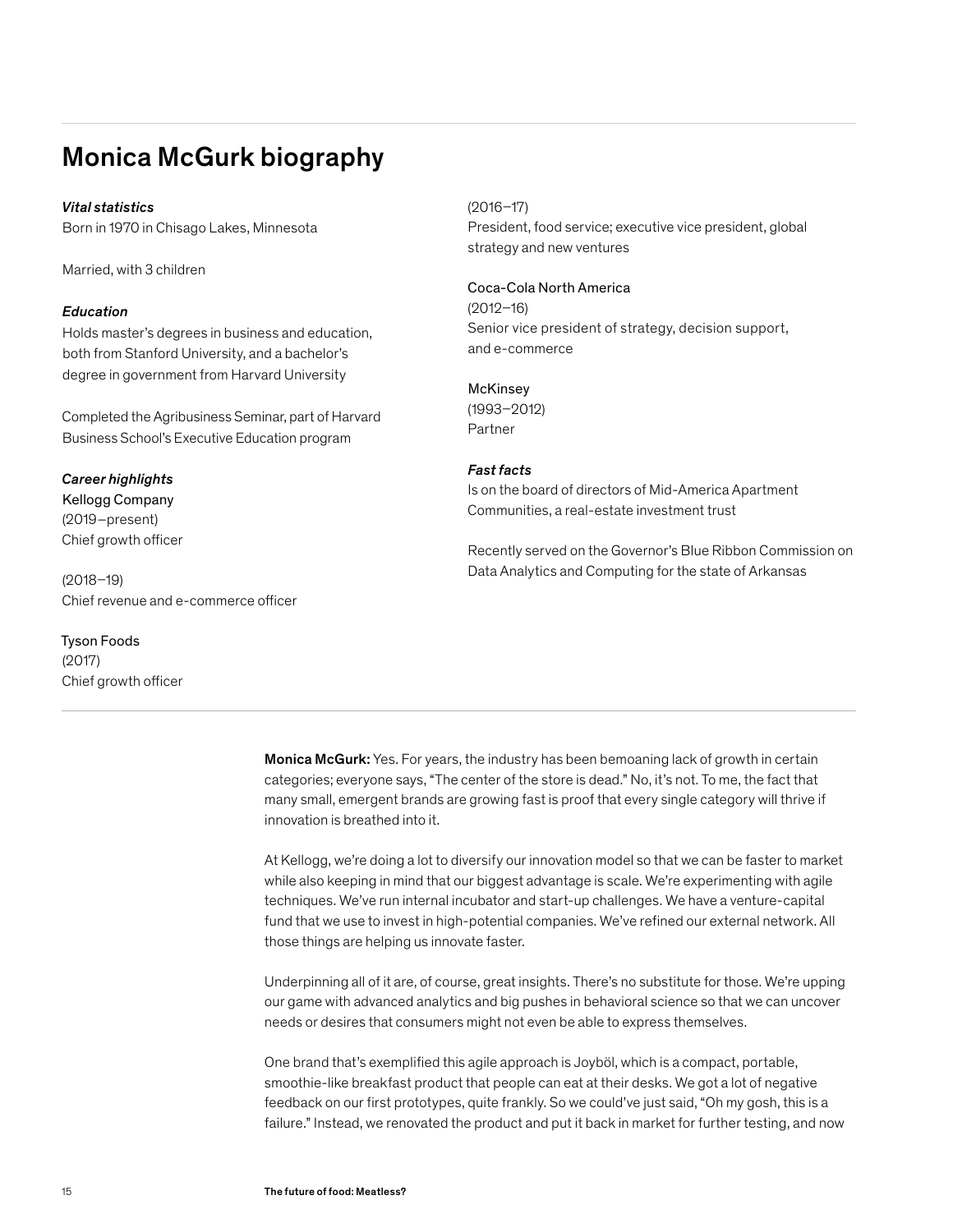it's performing at the high end of retailer benchmarks. That took us less than six months. So we need to figure out how to do that again and again, in a way that isn't reckless but drives faster growth and is profitable for us.

McKinsey: There aren't many consumer companies today with CGOs. You've now had that role at two large consumer-goods companies. If I'm a CEO, how should I think about installing that role? Does a CGO replace the chief marketing officer?

**Monica McGurk:** At Kellogg, the CGO is responsible for all demand-generation levers. I oversee our insights and analytics team, our global R&D team, and the commercial COEs [centers of excellence]—that's marketing, revenue-growth management, sales and channel development, and a team that we've pulled out to focus on digital and e-commerce because of our aspirations for leadership in that space.

If you're a CEO, and you're thinking about creating a CGO role, you first need to recognize that the CGO can't be a Band-Aid for capability gaps in the P&L [profit-and-loss] owners or in the regional business units. But if there's a need to better integrate commercial execution, or a need to inject new capabilities to supplement traditional commercial capabilities, a CGO structure can make that happen much faster than leaving every business unit to figure it out on its own.

It's critical to look for talent that has the breadth of commercial capability—someone who has not only been a CMO but also has had a tour of duty through lots of different commercial roles and, ideally, has P&L experience so that he or she understands what a business needs on a practical level. As CGO, I work with and for our region leaders on the P&L so that we're working together in a way that one plus one equals three. It's a collaboration engine. The CGO structure is the wind beneath their wings, or the fuel in their engines, so to speak.

Jordan Bar Am, an associate partner in McKinsey's New Jersey office, conducted this interview.

## For more from Monica McGurk, see the videos accompanying this article on McKinsey.com.

Designed by Global Editorial Services Copyright © 2020 McKinsey & Company. All rights reserved.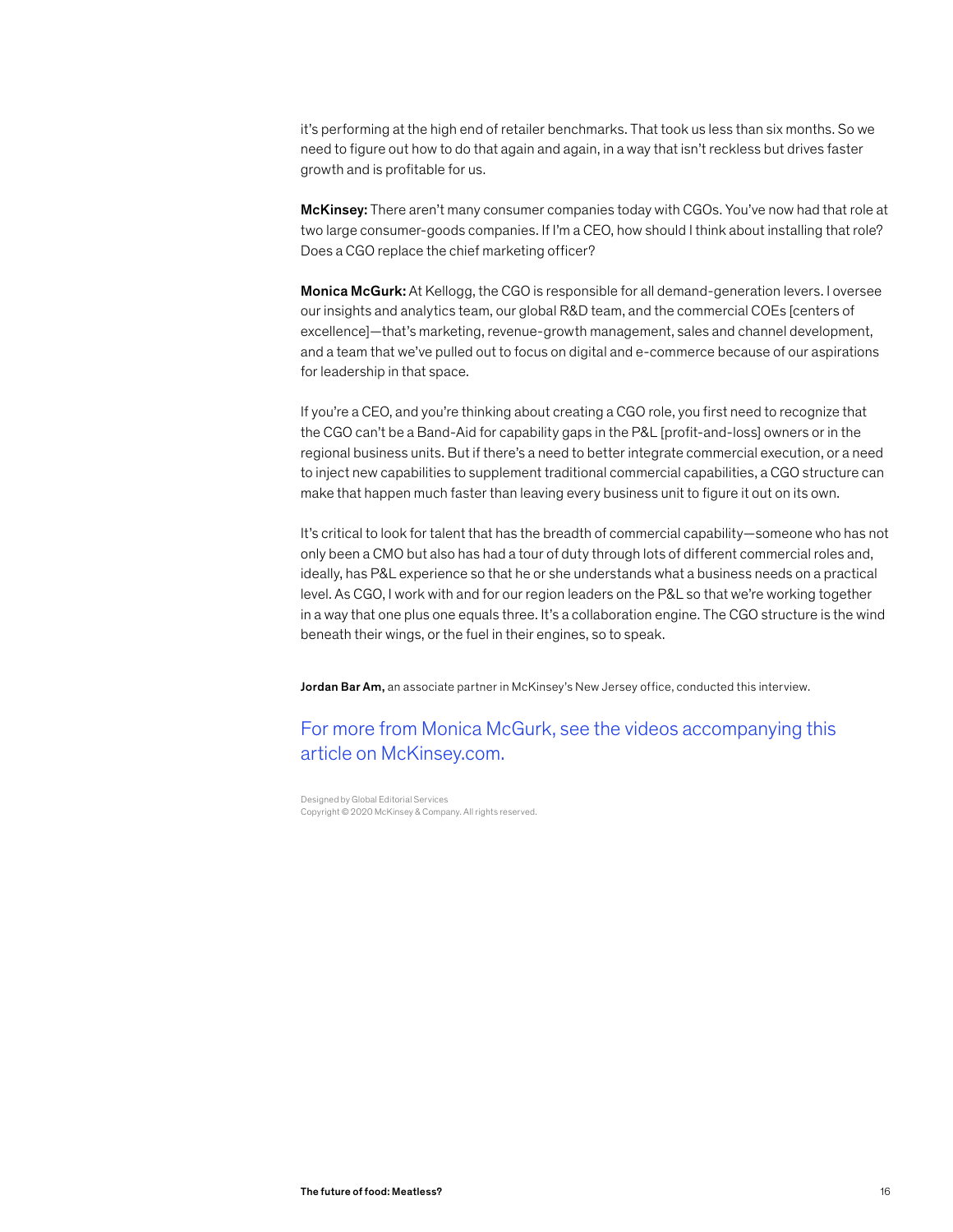October 2019 | Interview

## **'It's our job to evolve with consumers': Tyson Foods on alternative protein**

Justin Whitmore is the head of alternative protein for one of the world's largest meat companies. In this interview, he shares his views on the future of food.



The food industry may well look back on 2019 as the year when alternative proteins went mainstream. After all, it's the year in which Tyson Foods—the largest US food company and the world's second-largest meat processor—named its first-ever head of alternative protein. Justin Whitmore took on the new role in February. Just months later, Tyson Foods introduced Raised & Rooted™, its first brand of plant-based and "blended" (made of both meat and plants) products.

In August, Whitmore spoke with McKinsey associate partner Jordan Bar Am in Chicago. They discussed food trends, how Tyson Foods will stay competitive, and what lies ahead in meat and protein consumption.

McKinsey: *For a big food company to put a top executive in charge of alternative protein is a huge step, especially considering how small the alt-protein market is relative to meat. What was the tipping point for Tyson Foods?*

Justin Whitmore: Alternative protein plays an important role in our "future of food" agenda. A question that's on many minds about this market is, "Is this double-digit consumption growth just a fad?" But when we look at the data, we see a fundamental change in eating patterns among meat eaters across demographic groups. It's not just in the cities, not just on the US coasts, not just with young people. So we see it as more of a lasting component of the broader protein-consumption landscape than a fad.

Consumers' tastes will continue to evolve. It's our job, as one of the world's largest food companies, to evolve with them. So, it's an "and," not an "or." I fully expect that beef, pork, chicken, and turkey will continue to be on people's plates, and alternative protein will be another great option.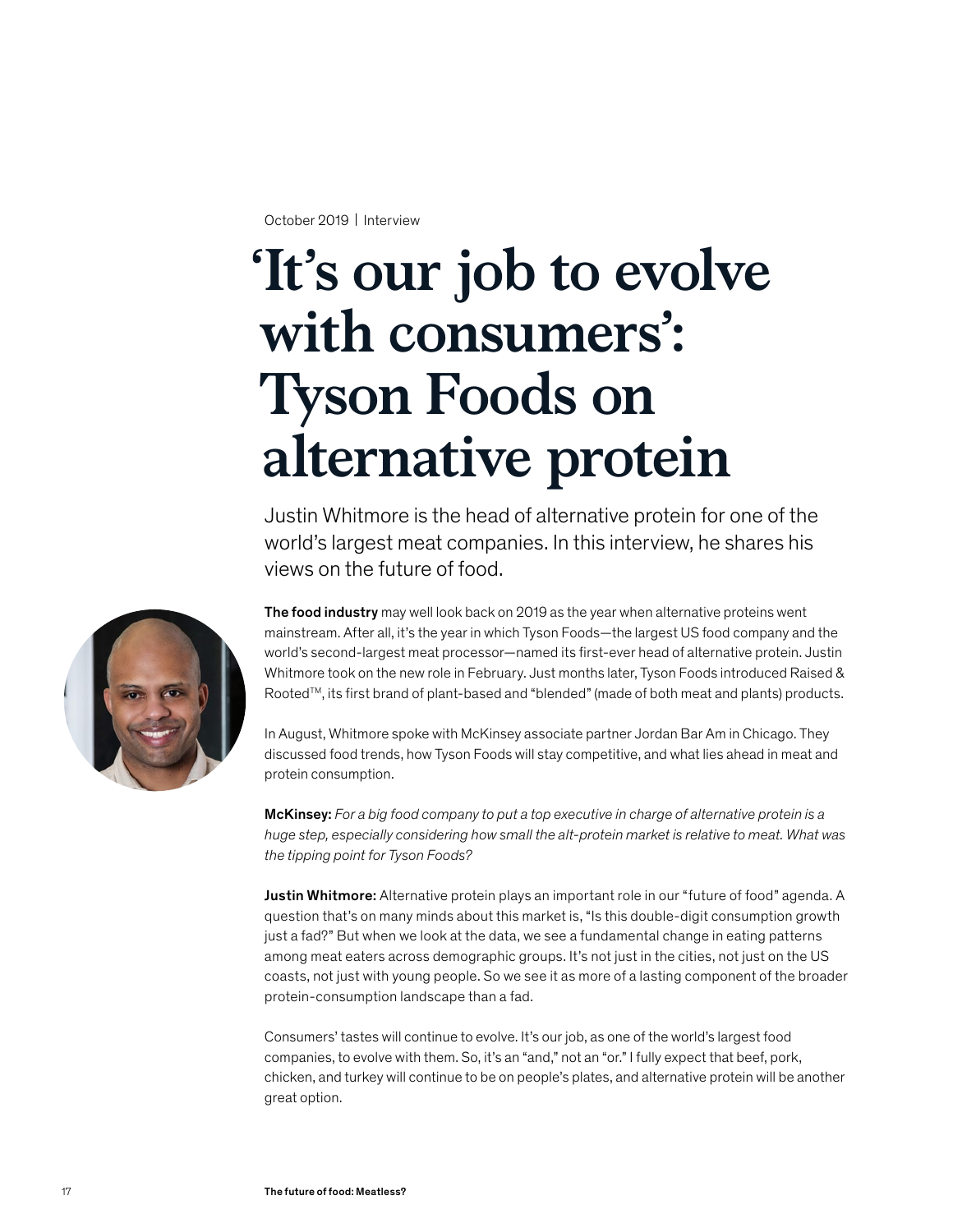McKinsey: *Yet it's becoming a crowded playing field. Well-funded Silicon Valley start-ups as well as traditional players—Nestlé, Perdue Farms, Smithfield Foods—have all jumped into the altprotein market. What does Tyson Foods have to do in the next decade to be not just a competitor but a leader in alternative proteins?*

**Justin Whitmore:** It's true that there are interesting new start-ups, and we've been investing in several of them through our venture-capital arm, Tyson Ventures. We realize that there are specific needs for specialized expertise when it comes to individual substrates like pea-protein isolate or concentrate, fava beans, wheat, or soy, so we'll be looking to bring in those experts to help us make the right decisions about the types of protein we work with and the propositions we can create from those proteins.

But I think some of the conversation about R&D and technology as the drivers of growth in plantbased protein doesn't match the reality of how the industry is behaving today. I'm not seeing a very robust list of new technological developments or patents. What I am seeing is pretty extraordinary culinary advances: companies making food that tastes good and providing that food to people in ways that resonate, with new brands and new market propositions. That's the same kind of blocking and tackling that Tyson Foods has always done successfully.

In my view, there are four things that position Tyson Foods to win: a great supply chain, greattasting products, healthy products, and consumer and customer relationships built on trust. Those foundational things will set us apart and allow us to lead in the alt-protein space faster than many companies that have to build all that from scratch.

McKinsey: *Speaking of moving fast, Tyson Foods has been able to bring Raised & Rooted to market quickly. Speed and agility aren't typically core competencies of companies as big as yours. What do you think is the key to getting things done fast?* 

Justin Whitmore: Big companies are going to have to figure out ways to move fast and respond quickly to how marketplaces are changing. You'll see some other players struggle in this new world because I think the spirit behind how leadership teams lead and invest will be different over the next 20 years than over the past 50. At Tyson Foods, we're setting up teams that behave like start-ups. They can operate on their own, with their own budgets. They're able to move capital around quickly and take risks that may not work out. "Failing forward," which is a term you hear often, is something that we're preaching in our company.

**"At Tyson Foods, we're setting up teams that behave like start-ups. They can operate on their own, with their own budgets."**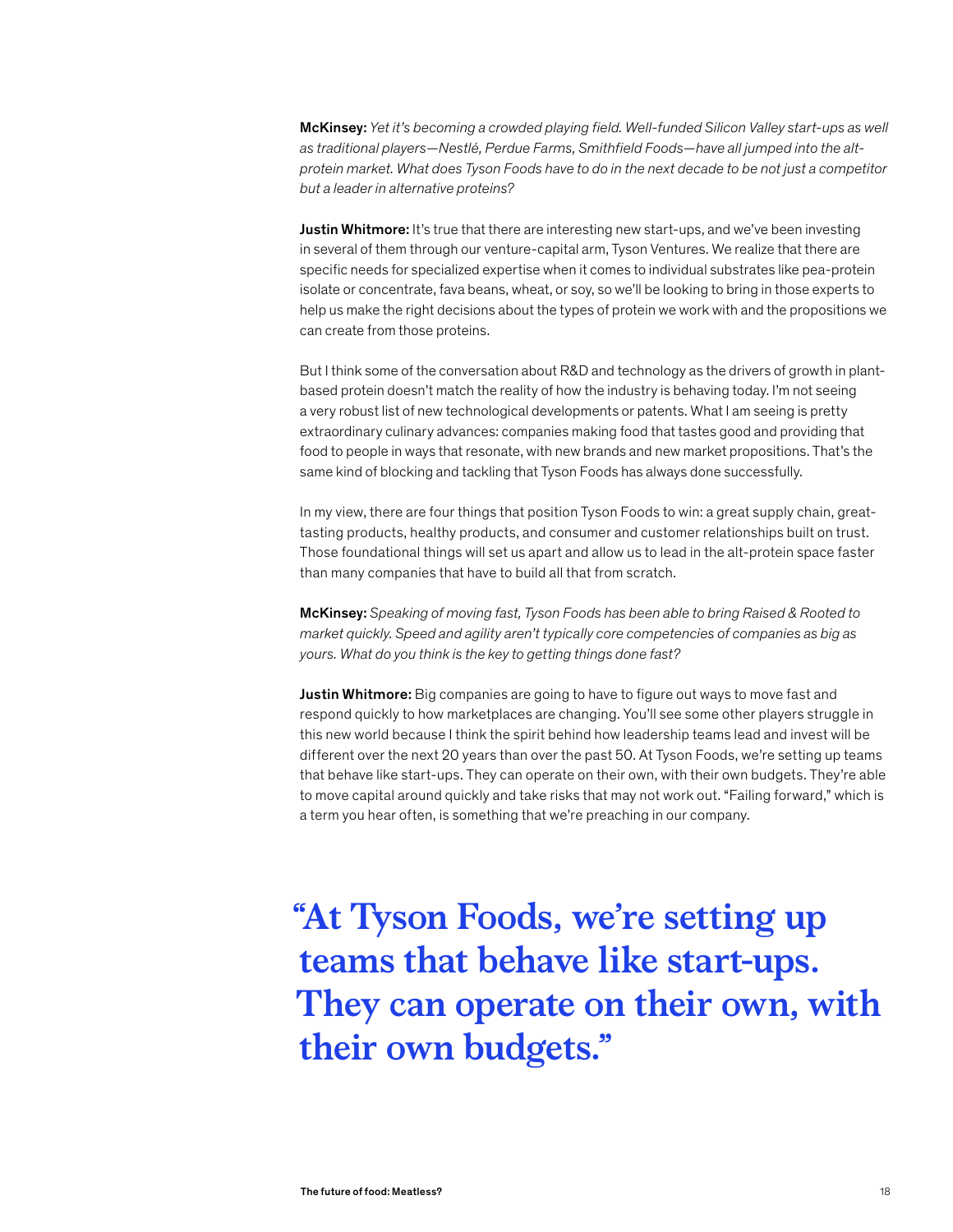## Justin Whitmore biography

#### *Vital statistics*

Born in 1982 in Cleveland, Ohio Married, with one child and one on the way

#### *Education*

Holds an MBA from the University of Notre Dame and a bachelor's degree from the University of Alabama at Birmingham

#### *Career highlights*

Tyson Foods (2019) Executive vice president, alternative protein

(2017–19) Executive vice president corporate strategy and chief venture & sustainability officer

McKinsey & Company (2014–17) Associate partner

Booz (now Strategy&) (2010–14) Senior associate

Johnson Controls (2005–09) Various roles in production management, process engineering, and procurement

#### *Fast facts*

Serves on the corporate advisory board of the University of Notre Dame's Mendoza College of Business

Is a member of the Executive Leadership Council, an organization for the development of global black leaders

Is included in *CNN*'s 2019 list, "Risk Takers: The 20 leaders driving global business forward"

Was named as one of the 2018 Most Influential Blacks in Corporate America by *Savoy* magazine and one of the 300 Most Powerful Executives in Corporate America in 2017 by *Black Enterprise*

McKinsey: *What metrics are you watching closely in alternative proteins?*

Justin Whitmore: We're looking at growth rates across different demographic cuts. This is a growth industry that's coming off a small base, so we'll want to see that momentum continue, and we'll watch the categories where growth is occurring. We'll also be looking at the structure of the industry and where profit is generated. Is it through the retailers that ultimately serve the consumer and distribute the products? Or is there going to be more vertical integration in alternative proteins than in other packaged-goods industries? Tyson Foods has experience in these areas, and we understand the markers of success, so we're confident that we'll be able to compete.

Finally, we'll be looking at product development. Where is the best-tasting product showing up? Who are the chefs and the R&D experts helping to create these amazing products, and how do we either partner with them or bring them in house? We'll be able to identify them and attract them to Tyson Foods because our scale and the impact that we can have on the world of food are appealing to people—particularly when they see our internal commitment to the alternativeprotein space.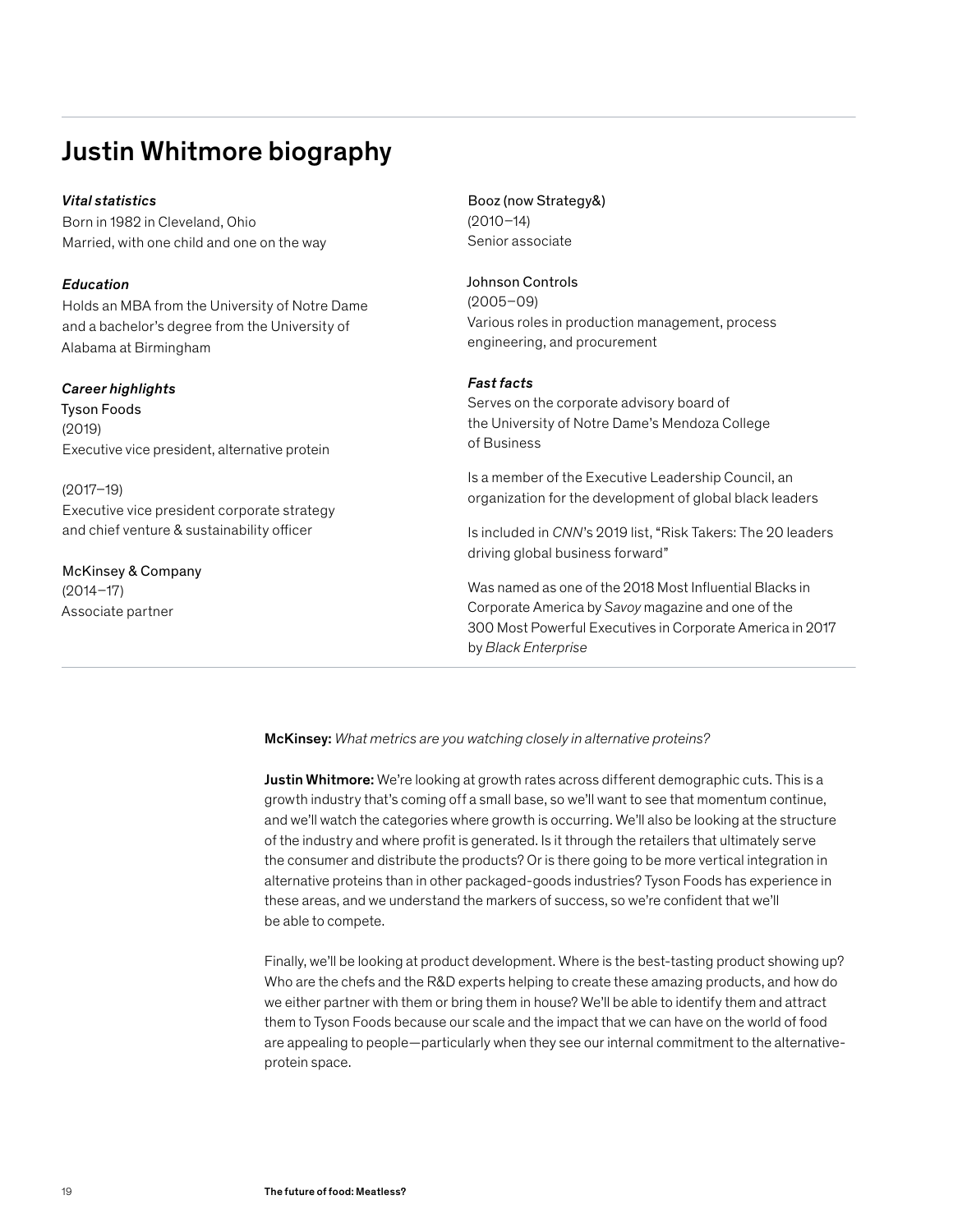McKinsey: *Your core business is meat. How are your investments in alternative proteins being viewed by people in the traditional meat industry? Is that something you think about?*

Justin Whitmore: We think about it all the time. Many farmers view alternative protein as a threat to their livelihood, so it's vital for us to communicate to farmers that our core meat business will remain central to our vision for the future of food.

Unfortunately, when you look at a lot of the media out there about alternative proteins, you see a different narrative—one that excludes farmers. We cannot, as a company, leave behind farmers who are the bedrock of who we are around the world. It's critical for us to partner in this process and work together to improve upon what we do today. We have people on the ground working every day alongside farmers, helping them deploy new practices that will create an even more sustainable future.

McKinsey: *What impact has the growing demand for alternative proteins had on the environmental and social practices of Tyson Foods?* 

Justin Whitmore: Alternative protein itself is not going to compel Tyson Foods to behave differently. Instead, our values and our responsibility as the largest food company in the United States is what compels us to behave in new ways. My view is that alternative protein becomes another element in our business that must operate as sustainably as possible. For example, topics like deforestation affect plant-based protein. So rather than thinking about sustainability in proteins as "one is good, one is not," we need to think about creating the right supply chain in the most sustainable way possible across proteins.

McKinsey: *Any controversial predictions about meat and proteins in 2030?*

Justin Whitmore: In 2030, Tyson Foods will be the global protein leader.

Jordan Bar Am, an associate partner in McKinsey's New Jersey office, conducted this interview.

For more from Justin Whitmore, see the videos accompanying this article on McKinsey.com.

Designed by Global Editorial Services Copyright © 2019 McKinsey & Company. All rights reserved.